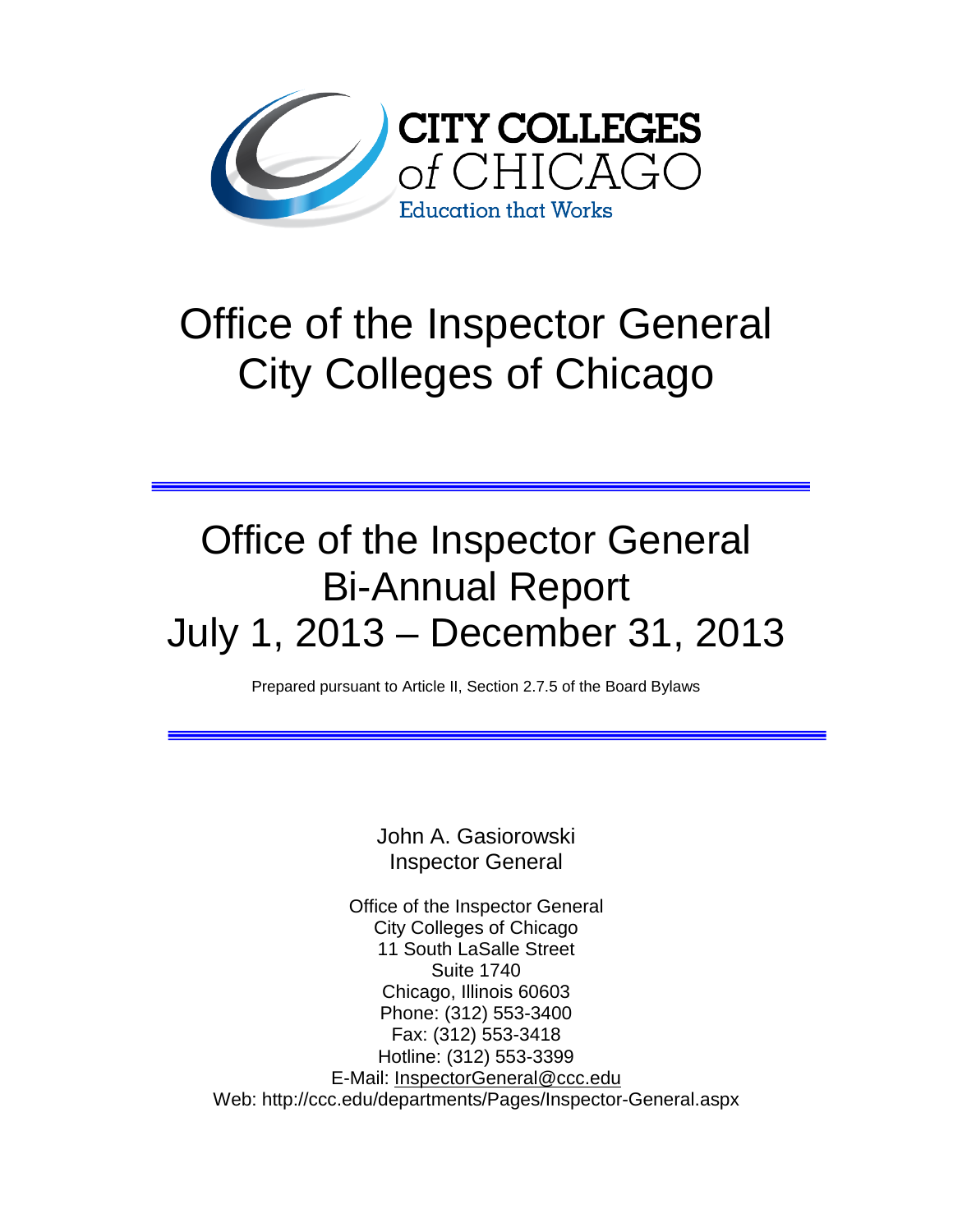

To: Cheryl L. Hyman, Chancellor Paula Wolff, Chair of the Board of Trustees Ellen Alberding, Vice-Chair of the Board of Trustees Larry R. Rogers, Sr., Secretary of the Board of Trustees Clarisol Duque, Trustee Darrell Griffin, Trustee Marisela Lawson, Trustee Everett Rand, Trustee Timakia Hobbs, Student Trustee

From: John A. Gasiorowski, Inspector General

Date: February 10, 2014

RE: OIG *Bi-Annual Report* for the period of July 1, 2013 through December 31, 2013

This *Bi-Annual Report* is being provided to the Chancellor and the Board of Trustees of Community College District No. 508 pursuant to Section 2.7.5 of the Board Bylaws. This *Bi-Annual Report* covers the period of July 1, 2013 through December 31, 2013. Pursuant to Section 2.7.5, the *Bi-Annual Report* for the period of July 1<sup>st</sup> through December 31<sup>st</sup> is required no later than March 1<sup>st</sup> each year. This is the seventh *Bi-Annual Report* submitted pursuant to the amendments to Section 2.6 *et seq*. of the Board Rules for Management and Government adopted by the Board of Trustees on July 14, 2010 and subsequently made part of the Board Bylaws effective December 1, 2011 as Article II, Section 2.7 *et seq*.

Section 2.7 *et seq*. of the Board Bylaws authorizes the Office of the Inspector General ("OIG") for the City Colleges of Chicago to conduct investigations regarding waste, fraud and misconduct by any officer, employee, or member of the Board; any contractor, subcontractor, consultant or agent providing or seeking to provide goods or services to the City Colleges of Chicago; and any program administered or funded by the District or Colleges.

The OIG would like to thank the Chancellor, the Board of Trustees and the administration of the City Colleges of Chicago for their cooperation and support.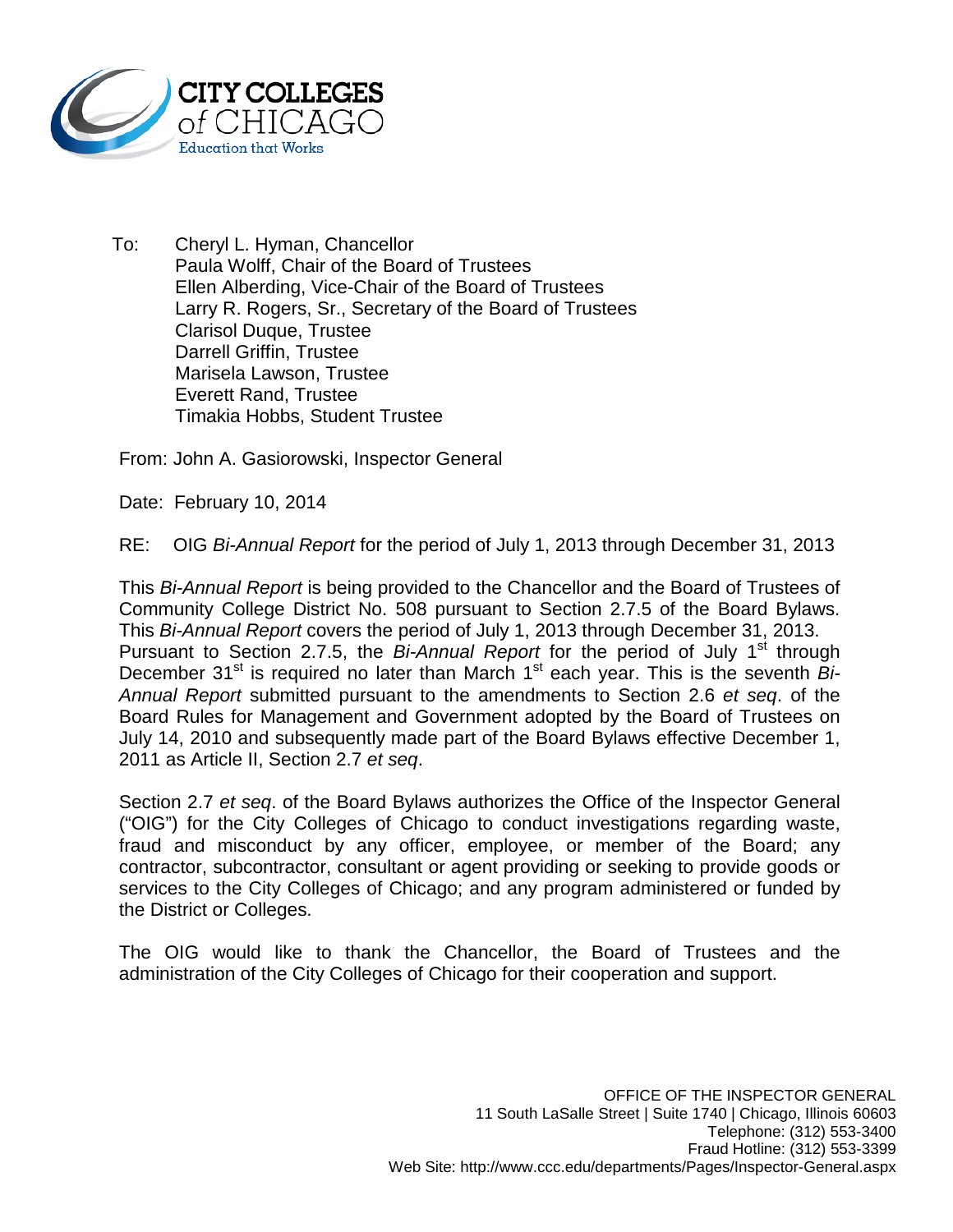### **Office of the Inspector General Bi-Annual Report**

#### **Mission of the Office of the Inspector General**

The Office of the Inspector General ("OIG") of the City Colleges of Chicago ("CCC") will help fuel CCC's drive towards increased student success by promoting economy, efficiency, effectiveness and integrity in the administration of the programs and operations of CCC by conducting fair, independent, accurate, and thorough investigations into allegations of waste, fraud and misconduct, as well as by reviewing CCC programs and operations and recommending policies and methods for the elimination of inefficiencies and waste and for the prevention of misconduct.

The OIG should be considered a success when students, faculty, staff, administrators and the public:

- $\triangleright$  perceive the OIG as a place where they can submit their complaints / concerns in a confidential and independent setting;
- $\triangleright$  trust that a fair, independent, accurate, and thorough investigation will be conducted and that the findings and recommendations made by the OIG are objective and consistent; and
- $\triangleright$  expect that the OIG's findings will be carefully considered by CCC administration and that the OIG's recommendations will be implemented when objectively appropriate.

#### **Updates to Investigations Documented in the Previous Bi-Annual Report**

In the *Bi-Annual Report* submitted for the January 1, 2013 to June 30, 2013 reporting period, the OIG submitted twenty reports documenting investigations which resulted in sustained findings of waste, fraud and misconduct. At the time the *Bi-Annual Report* was submitted, disciplinary action was pending regarding several of the investigations. The following table updates the statuses of the disciplinary actions recommended by the OIG against CCC employees as well as the actions taken by CCC.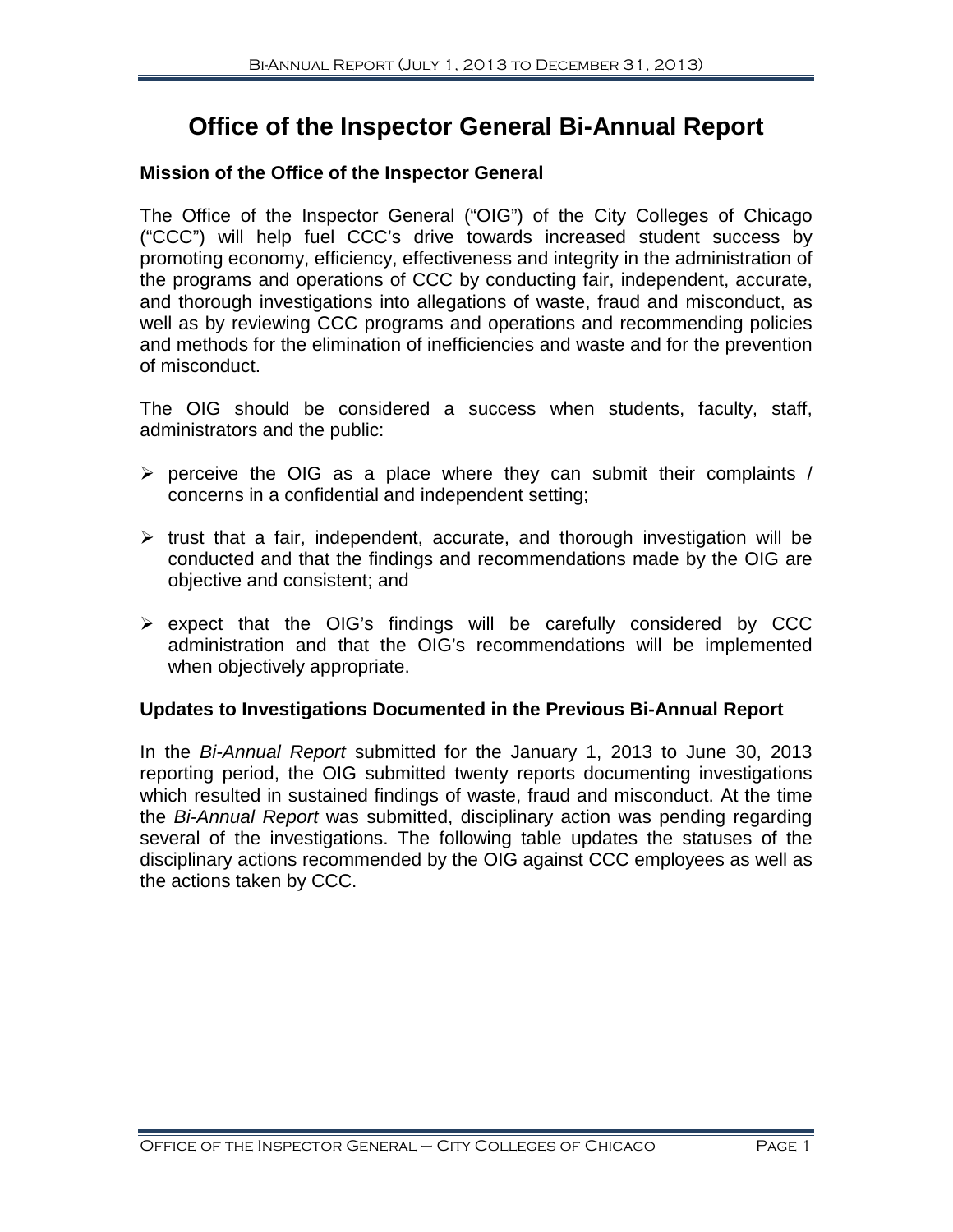| <b>Case Number</b> | <b>Subject</b>                | <b>Recommended Disciplinary Action</b> | <b>Disciplinary Action Taken</b>                                |
|--------------------|-------------------------------|----------------------------------------|-----------------------------------------------------------------|
| 13-0003            | <b>Financial Aid Advisor</b>  | Appropriate Discipline                 | Written Reprimand                                               |
| 13-0003            | Director                      | Appropriate Discipline                 | Resignation                                                     |
| 13-0003            | <b>Assistant Director</b>     | Appropriate Discipline                 | Written Reprimand                                               |
| 13-0091            | <b>Computer Lab Assistant</b> | Termination / DNRH <sup>1</sup>        | <b>Termination / DNRH</b>                                       |
| 13-0091            | Various Students (12)         | Appropriate Discipline                 | Disciplinary Reprimands / Course Failures                       |
| 11-0127            | <b>Full-Time Faculty</b>      | Appropriate Discipline                 | 3 Day Suspension                                                |
| 13-0069            | Lecturer                      | <b>DNRH</b>                            | <b>DNRH</b>                                                     |
| 13-0067            | <b>Security Officer</b>       | Termination / DNRH                     | Termination / DNRH                                              |
| 13-0067            | Student                       | Appropriate Discipline                 | None                                                            |
| 13-0150            | Janitor Supervisor            | Appropriate Discipline                 | None                                                            |
| 13-0150            | Janitor                       | Transfer                               | Transfer                                                        |
| 12-0158            | Engineer                      | Termination / DNRH                     | Termination / DNRH                                              |
| 12-0144            | Janitor                       | Termination / DNRH                     | Termination / DNRH                                              |
| 13-0149            | <b>Security Officer</b>       | Written Reprimand                      | Written Reprimand                                               |
| 13-0137            | <b>Full-Time Faculty</b>      | Appropriate Discipline                 | Written Reprimand and Sensitivity Training                      |
| 13-0201            | Coordinator                   | Appropriate Discipline                 | 3 Day Suspension                                                |
| 13-0001            | College Advisor               | Termination / DNRH                     | Termination / DNRH                                              |
| 13-0077            | Lecturer                      | Termination / DNRH                     | Termination / DNRH                                              |
| 13-0158            | Security Officer              | DNRH (employee resigned)               | <b>DNRH</b>                                                     |
| 13-0047            | <b>Full-Time Faculty</b>      | Termination / DNRH                     | Retirement / DNRH                                               |
| 13-0047            | Student                       | Appropriate Discipline                 | Written Reprimand / Ineligible for<br><b>Federal Work Study</b> |

#### **Complaints Received**

For the period of July 1, 2013 through December 31, 2013, the OIG received 173 complaints. These 173 complaints included complaints forwarded to the OIG from outside sources as well as investigations (or audits / reviews) initiated based on the OIG's own initiative. $^2$  $^2$  This represents the most complaints received by the OIG during any six month reporting period and a 30% increase from the 133 complaints received during the previous reporting period (January 1, 2013 to June 30, 2013). Additionally, the 306 complaints received during calendar year 2013 represent a 54.55% increase from the 198 complaints received during calendar year 2012. For purposes of comparison to the number of complaints received during the period of July 1, 2013 through December 31, 2013, the

<span id="page-3-0"></span> $1$  "DNRH" means "do not re-hire." In such cases, the employee is designated ineligible to be rehired, and such designation is documented in the employee's personnel records.

<span id="page-3-1"></span><sup>&</sup>lt;sup>2</sup> Under Article II, Section 2.7.2 of the Board Bylaws, the powers and duties of the OIG include: c) To investigate and audit the conduct and performance of the District's officers, employees, members of the Board, agents, and contractors, and the District's functions and programs, either in response to a complaint or on the Inspector General's own initiative, in order to detect and prevent waste, fraud, and abuse within the programs and operations of the District….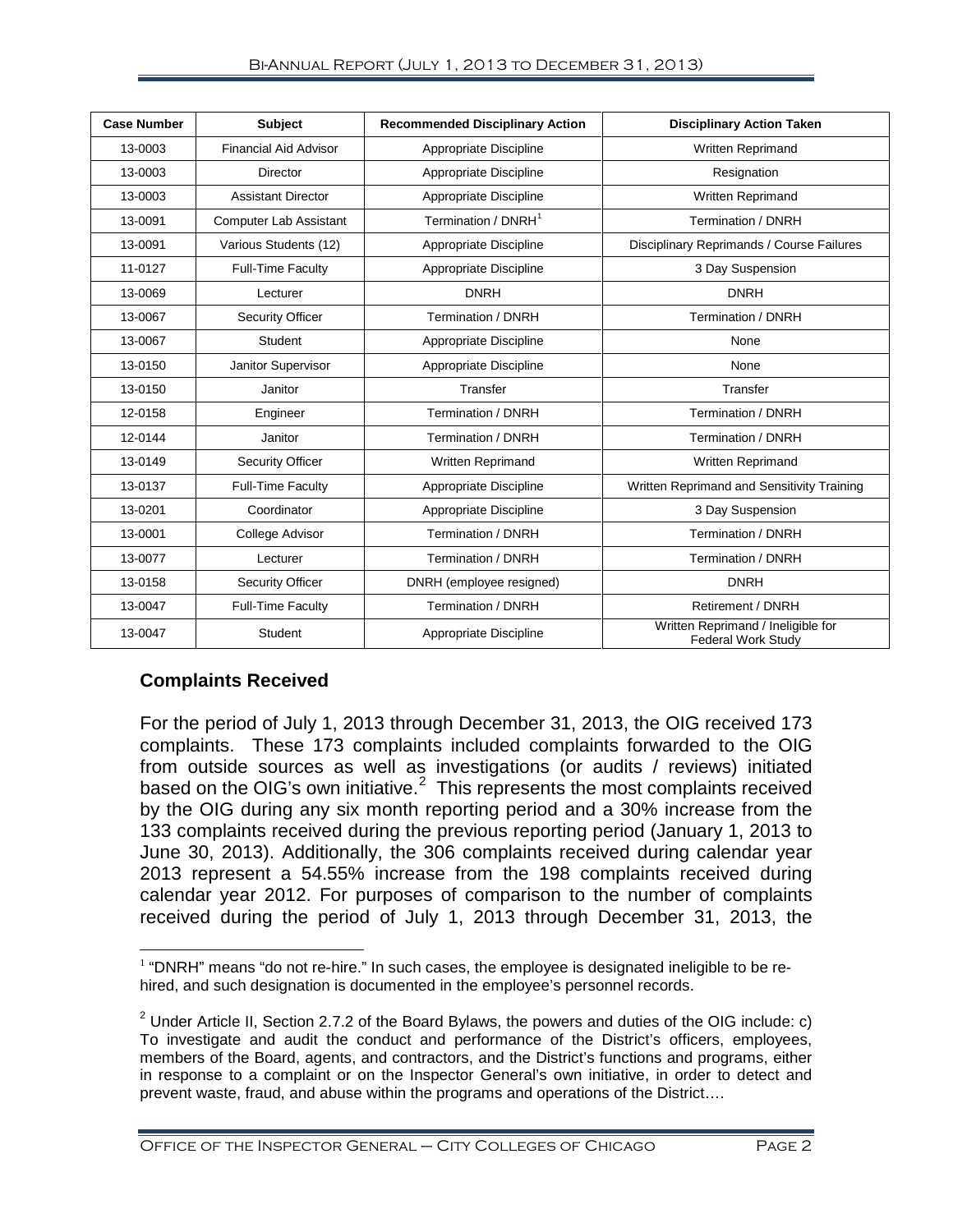following table documents the complaints received by the OIG during previous reporting periods.



The 173 complaints received represent a variety of subject matters. The table below documents the subject matter of the complaints received.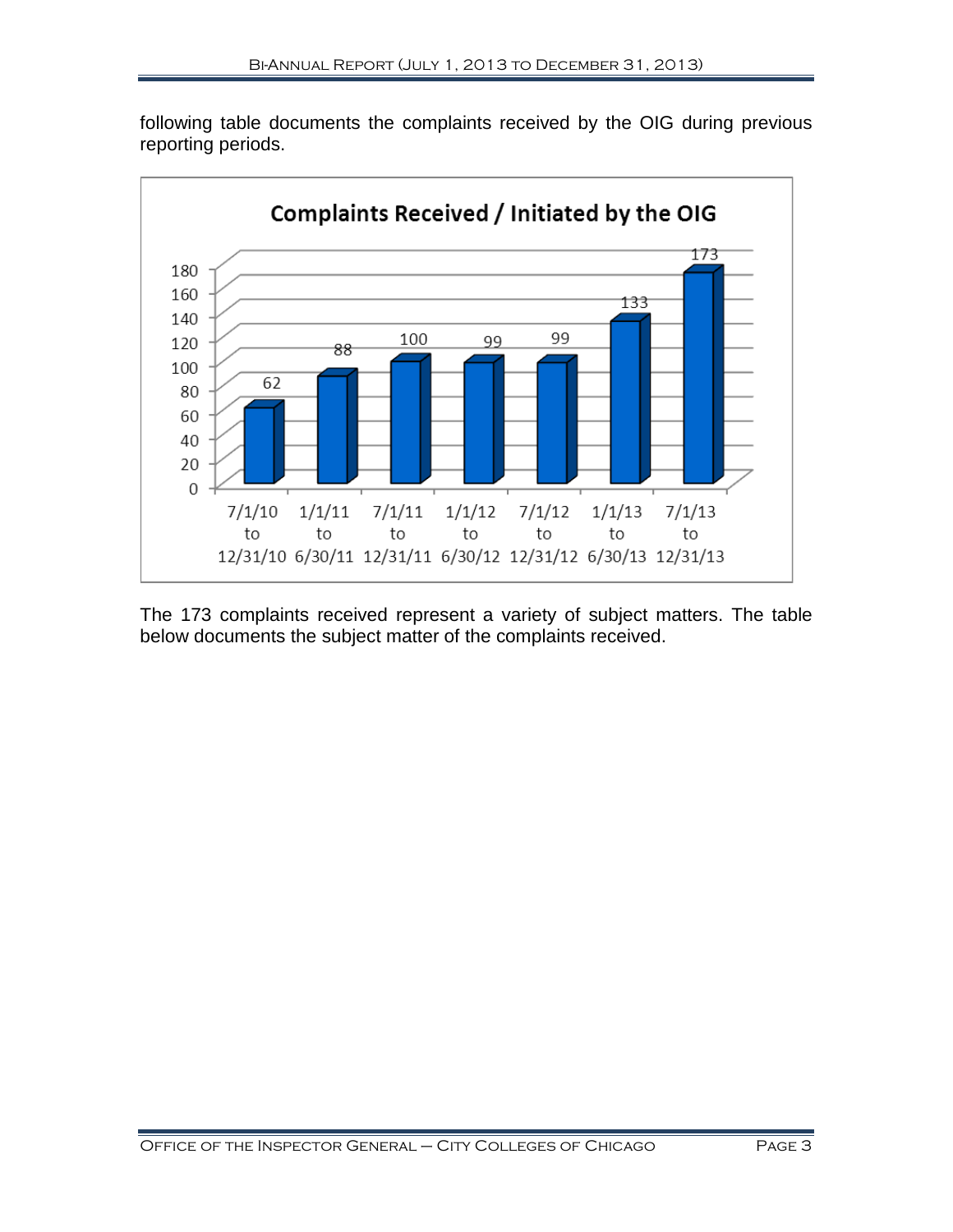| <b>Subject Matter (Allegation)</b>                               | <b>Number</b>  | $\frac{0}{2}$ |
|------------------------------------------------------------------|----------------|---------------|
| Conduct unbecoming a public employee                             | $\overline{2}$ | 1.16%         |
| Requesting or receiving a leave of absence on fraudulent grounds | $\overline{2}$ | 1.16%         |
| Test cheating                                                    | 3              | 1.73%         |
| Violation of Athletic Governance Policy                          | 3              | 1.73%         |
| <b>Ethics violation</b>                                          | 4              | 2.31%         |
| <b>Preferential treatment</b>                                    | 4              | 2.31%         |
| Reviews initiated by the OIG                                     | 3              | 1.73%         |
| Use of CCC property for unauthorized purposes                    | 4              | 2.31%         |
| Discrimination                                                   |                | 2.89%         |
| Falsification of employment records                              | 5              | 2.89%         |
| Misappropriation of funds / Theft                                |                | 2.89%         |
| Discourteous treatment                                           | 10             | 5.78%         |
| Sexual or other harassment                                       |                | 5.78%         |
| Fraud (including grants / financial aid)                         |                | 6.36%         |
| Violation of other miscellaneous CCC policies                    |                | 10.40%        |
| Residency                                                        |                | 10.40%        |
| Inattention to duty                                              |                | 15.03%        |
| Falsification of attendance records                              |                | 23.12%        |
| <b>Totals</b>                                                    | 173            | 100.00%       |

#### **Status of Complaints**

As reported in the previous *Bi-Annual Report*, as of June 30, 2013, the OIG had 98 complaints that were pending, meaning that the OIG was in the process of conducting investigations regarding these complaints. During the period of July 1, 2013 through December 31, 2013, the OIG closed 141 complaints. These complaints were closed for a variety of reasons, including the following: the complaint was sustained following an investigation and a report was submitted; the complaint was not sustained following an investigation or no policy violation was found; the complaint was referred to the appropriate CCC department; the subject of the complaint retired or resigned from CCC employment prior to or during the course of the investigation; the complaint was a duplicate of a complaint previously received; and the subject of the complaint was previously disciplined for the conduct alleged in the complaint. The following chart categorizes the reasons that the OIG closed the 141 complaints during the current reporting period.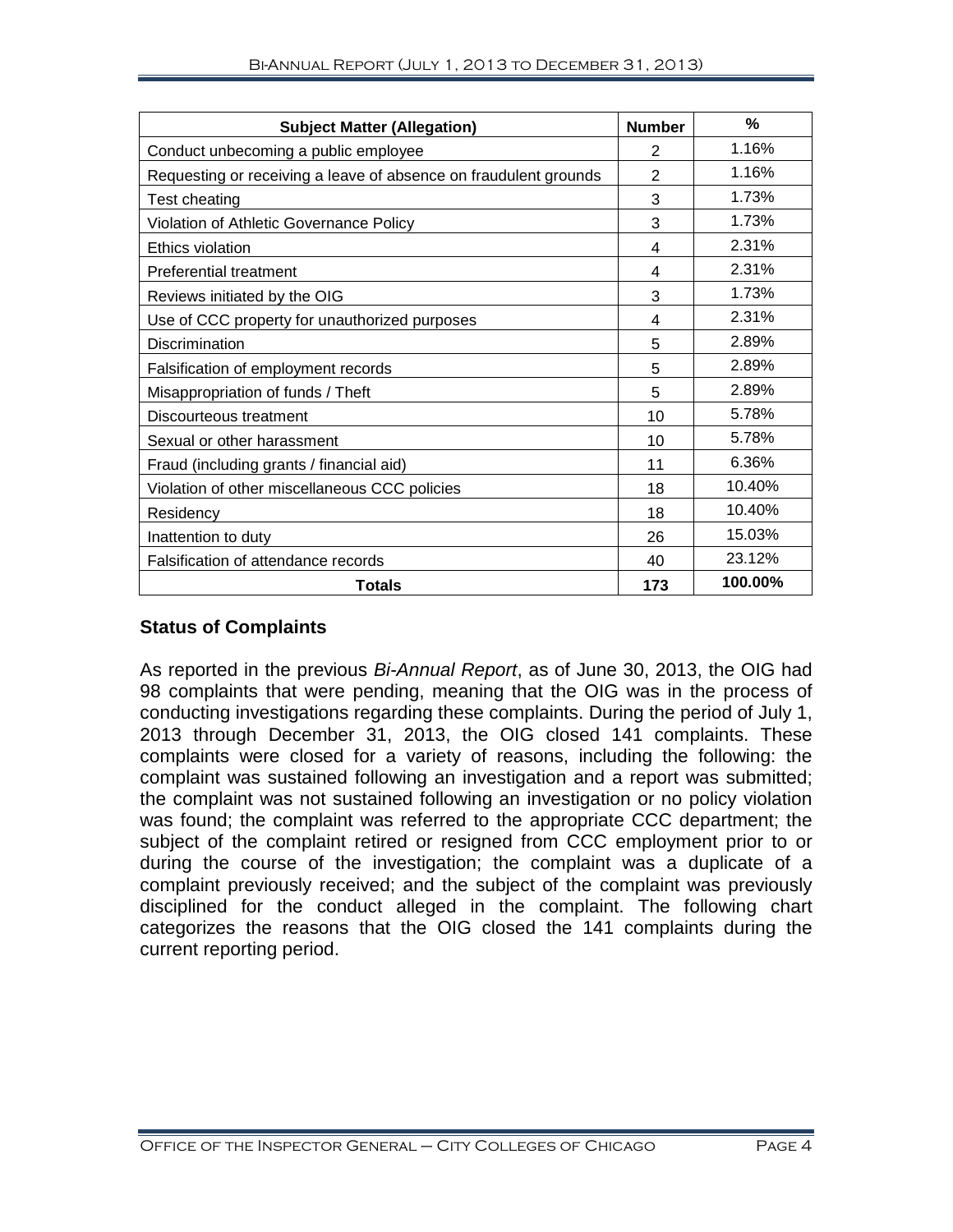| <b>Reason Closed</b>                           | <b>Number</b> |  |
|------------------------------------------------|---------------|--|
| Sustained                                      | 18            |  |
| Not Sustained / No Policy Violation            | 58            |  |
| Referred / Deferred                            | 48            |  |
| Subject Inactive                               |               |  |
| <b>Duplicate Complaint</b>                     | 9             |  |
| Subject Previously Disciplined for the Conduct |               |  |
| Alleged in the Complaint                       |               |  |
| Total                                          | 141           |  |

Regarding the complaints closed during the period of July 1, 2013 to December 31, 2013, the table below documents the number of calendar days between the date that the complaint was received and the date that the complaint was  $closed.<sup>3</sup>$  $closed.<sup>3</sup>$  $closed.<sup>3</sup>$ 

| All Complaints Closed Between July 1, 2013 and December 31, 2013 |               |                                          |  |  |  |
|------------------------------------------------------------------|---------------|------------------------------------------|--|--|--|
| <b>Reason Closed</b>                                             | <b>Number</b> | <b>Average Calendar Days</b><br>to Close |  |  |  |
| Sustained                                                        | 18            | 270                                      |  |  |  |
| Not Sustained w/ Recommendation(s)                               | O             |                                          |  |  |  |
| Not Sustained / No Policy Violation                              | 58            | 169                                      |  |  |  |
| Referred / Deferred                                              | 48            | 1.25                                     |  |  |  |
| Subject Inactive                                                 |               | 51                                       |  |  |  |
| <b>Duplicate Complaint</b>                                       | 9             | 1.1                                      |  |  |  |
| Subject Previously Disciplined for Same Conduct                  |               | 50                                       |  |  |  |
| Total                                                            | 141           |                                          |  |  |  |

For purposes of comparison, the table below documents the average number of calendar days between the date that complaints were received and the date that complaints were closed for complaints closed during the previous reporting period (January 1, 2013 through June 30, 2013):

<span id="page-6-0"></span> $3$  A complaint is considered closed only after the investigative activity of the investigator to whom the complaint was assigned has been reviewed and approved by a Supervising Investigator and the Inspector General. In situations where a complaint is sustained, the complaint is not considered closed until the Investigative Summary documenting the investigation is prepared and submitted pursuant to Section 2.7.3 of the Board Bylaws.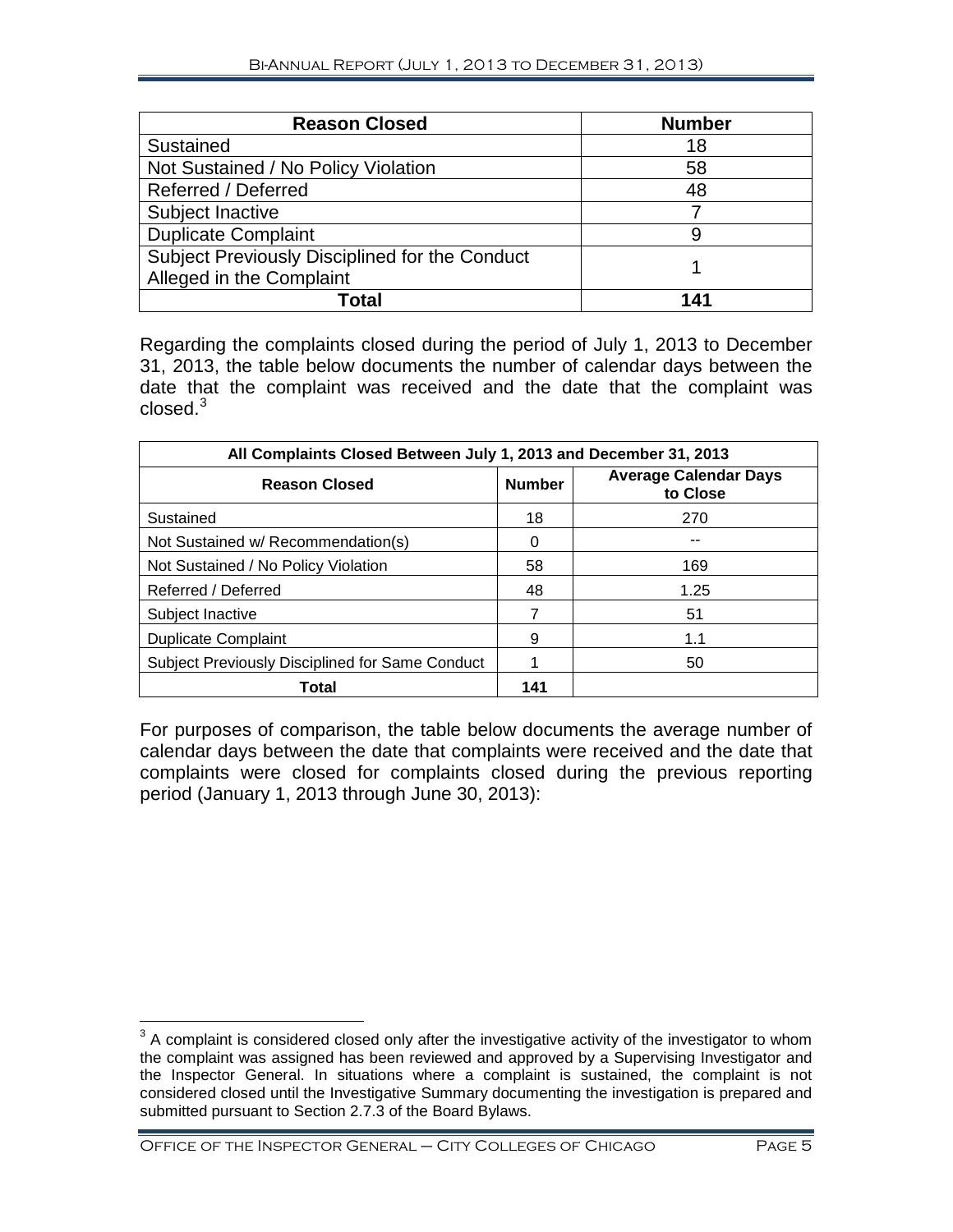| All Complaints Closed Between January 1, 2013 and June 30, 2013 |               |                                          |  |  |  |
|-----------------------------------------------------------------|---------------|------------------------------------------|--|--|--|
| <b>Reason Closed</b>                                            | <b>Number</b> | <b>Average Calendar Days</b><br>to Close |  |  |  |
| Sustained                                                       | 14            | 198                                      |  |  |  |
| Not Sustained w/ Recommendation(s)                              | 3             | 200                                      |  |  |  |
| Not Sustained / No Policy Violation                             | 50            | 162                                      |  |  |  |
| Referred / Deferred                                             | 40            |                                          |  |  |  |
| Subject Inactive                                                | 4             | 150                                      |  |  |  |
| <b>Duplicate Complaint</b>                                      |               | ا>                                       |  |  |  |
| <b>Subject Previously Disciplined for Same Conduct</b>          |               |                                          |  |  |  |
| Total                                                           | 115           |                                          |  |  |  |

As of December 31, 2013, the OIG had 130 pending complaints. Seventy-four of these 130 pending complaints (57%) were received between July 1, 2013 and December 31, 2013.

#### **OIG Reports Submitted – July 1, 2013 through December 31, 2013**

During the reporting period of July 1, 2013 through December 31, 2013, the OIG submitted twenty-two reports.<sup>[4](#page-7-0)</sup> Pursuant to the provisions of Section 2.7.5 of the Board Bylaws, the following are summaries of the OIG investigations for which reports were submitted documenting sustained findings of waste, fraud or misconduct during the period of July 1, 2013 through December 31, 2013. These reports recommended disciplinary or other action regarding twenty-three individual current or former employees, twenty-five current or former students, one prospective employee and one vendor.

#### OIG Case Numbers 13-0032 and 13-0076

Based on observations made during an unrelated investigation, the OIG initiated a review of the Federal Work Study Time Sheets submitted by CCC students who were also members of the various CCC athletic teams. This review covered the period of the Fall 2010 term through the Fall 2012 term.

The OIG reported on this review via six Investigative Summaries. One of these Investigative Summaries served as a District-Wide Summary, while five Investigative Summaries documented the OIG's specific findings regarding five City Colleges. It should be noted that the OIG found no significant issues regarding the Federal Work Study Time Sheets submitted by student athletes at one City College, and one City College does not have a sports program.

<span id="page-7-0"></span> $4$  Pursuant to Section 2.7.3 of the Board Bylaws, the Inspector General submits reports to the Chancellor, the Board Chairman, and the General Counsel at the conclusion of an investigation with recommendations for disciplinary or other action.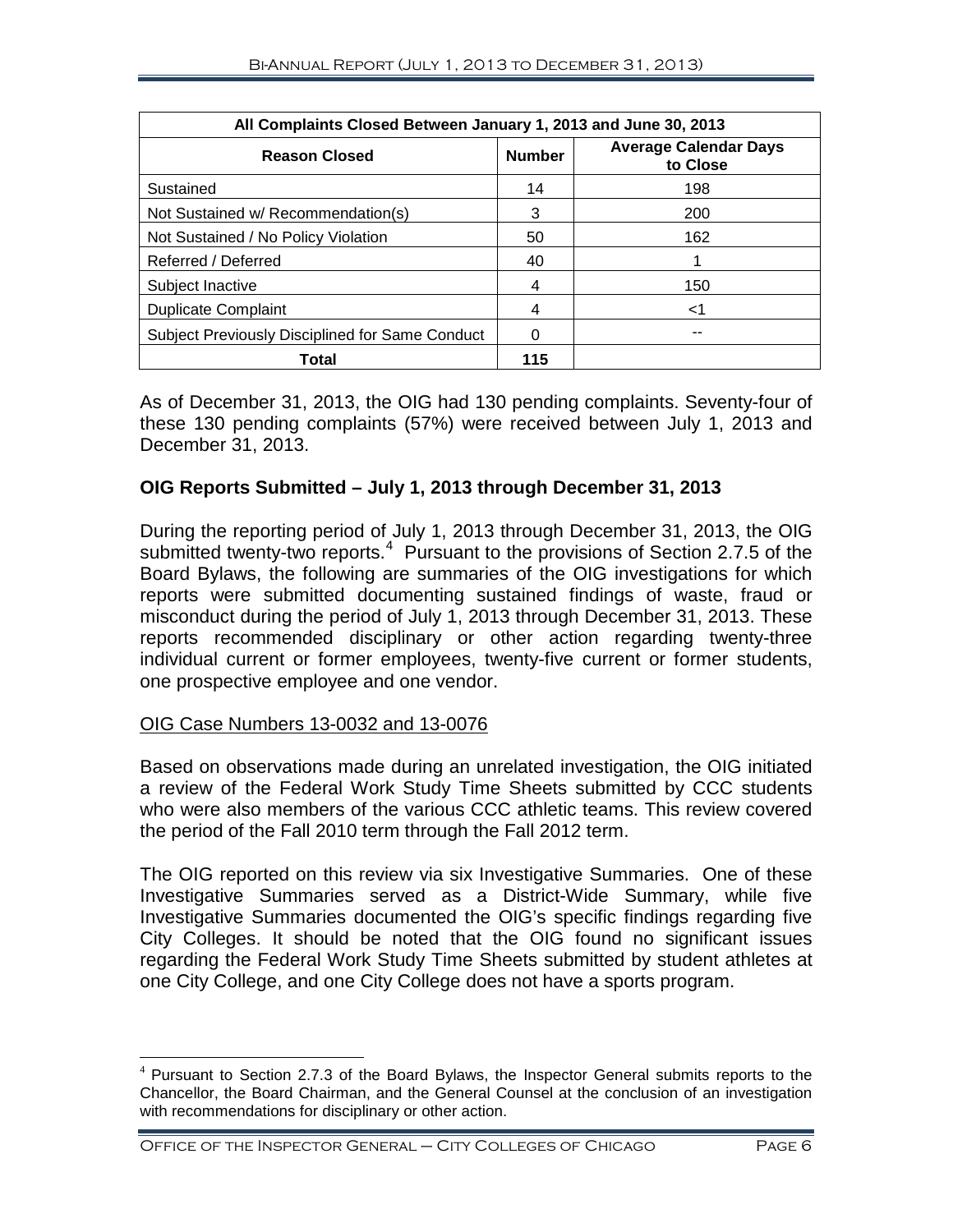Based on this review, the OIG made the following findings:

- 55% of the student athletes who participated in the Federal Work Study program were assigned to work with their City College's Athletic Department and/or for coaches, in violation of Section 8.0 of the CCC Athletic Governance Policy which specifically prohibits such assignments.
- Significant numbers of instances (192) where the dates and times represented on Federal Work Study Time Sheets by student athletes as purportedly worked conflicted with the times of games in which they participated.
- Significant numbers of instances (329) where the dates and times represented on Federal Work Study Time Sheets by student athletes as purportedly worked conflicted with the times of scheduled practices.
- Dozens of instances where the total hours represented on Federal Work Study Time Sheets as purportedly worked on given days were erroneously calculated resulting in the student athletes receiving pay for hours that they did not in fact work.

The OIG review revealed the following:

- There is a culture at CCC that fails to appreciate any need for accurate and complete time and attendance records. Many supervisors and students interviewed attempted to "justify" the conflicts found by claiming that the hours represented were in fact worked even if the times represented were not in fact worked, without being able to provide any proof since the Federal Work Study Time Sheets were the only documentation of days/hours worked. However, being that many of the conflicting Federal Work Study Time Sheets were completed after the dates of the conflicting games/practices, such justifications are no doubt misplaced.
- Most, if not all, of the conflicts or calculation errors could have been identified if the Federal Work Study program supervisors utilized a minimal amount of time to review the Federal Work Study Time Sheets submitted and engaged in minimal oversight regarding hours of work purportedly performed by the student athletes assigned to them.
- The review shows the potential negative messages regarding integrity, work ethic, commitment, and attention to detail that the Federal Work Study program supervisors are providing to the student participants.
- Student athletes represent about 3% of CCC student participation in the Federal Work Study program. The lack of appreciation for the need for accurate time and attendance records illustrates that the risk of even more significant fraud throughout CCC's administration of the Federal Work Study program is great. False documentation of Federal Work Study time and attendance records may risk CCC's future eligibility for participation in the Federal Work Study program should the United States Department of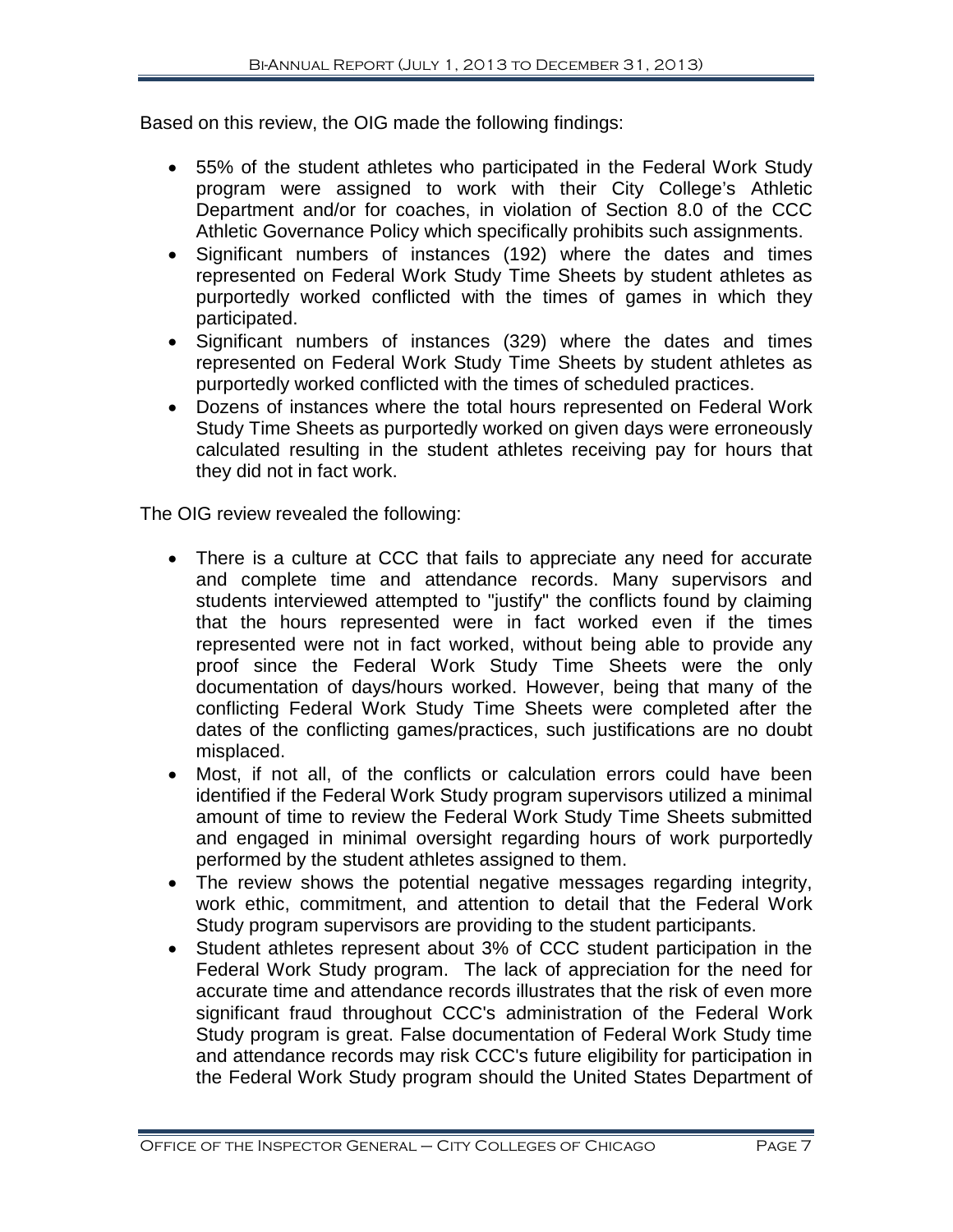Education conduct a similar audit and make similar findings. Potentially, millions of dollars of this type of federal financial aid would be at risk.

• The submission of Federal Work Study Time Sheets which document purported work hours which conflict with games and scheduled practices creates, at the very least, the impression that student athletes are being paid to participate in their given sports. Not only does this put CCC in a very bad light publicly, it could lead to investigations and sanctions of CCC sports programs by the National Junior College Athletic Association.

Based on the above findings, the OIG made the following recommendations:

- The OIG recommended that the time and attendance of all Federal Work Study program student participants be maintained as part of the *CCC Works* electronic time and attendance system.
- If CCC opts not to maintain the time and attendance of all Federal Work Study program student participants as part of the *CCC Works* electronic time and attendance system, the OIG recommended that students be instructed and trained to write-in their actual start times and their actual end times on Federal Work Study Time Sheets. Likewise, Federal Work Study program supervisors should be instructed and trained to thoroughly review submitted time sheets.
- The OIG recommended that along with class schedules, which are already incorporated into Federal Work Study program student participants' time sheets, game and practice schedules of student athletes should be incorporated into the Federal Work Study students' time and attendance records (whether electronic or not), so that student athletes' supervisors are aware of such schedules and will refrain from scheduling and/or approving work time which conflicts with the student athletes' practice and game times.
- The OIG recommended that prior to a given pay period, athletic coaches and/or athletic directors be required to provide a certified practice and game schedule to the student athlete's Federal Work Study program supervisor to ensure that accurate and up-to-date practice and game dates and times are incorporated into the student athlete's time and attendance records. Additionally, the Federal Work Study supervisors should be instructed to maintain a copy of these schedules for later comparison to the purported work times submitted by Federal Work Study student participants to ensure that no conflicts with game and practice schedules exist.
- The OIG recommended that the Department of Student Financial Services systematically reviews the Federal Work Study program to ensure that no student athletes are assigned to work with Athletic Departments and/or for coaches contrary to Section 8.0 of the CCC Athletic Governance Policy which specifically prohibits such assignments.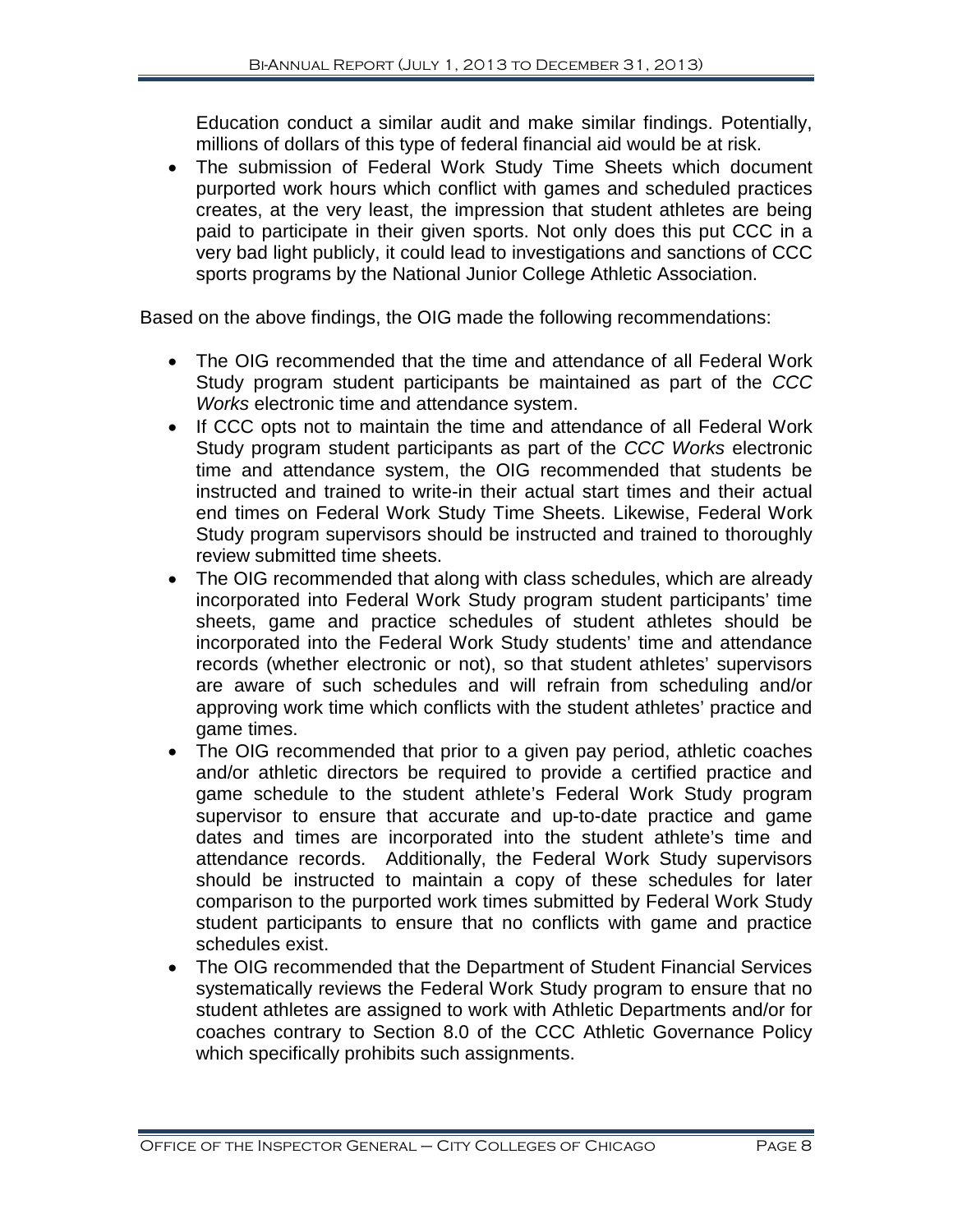- The OIG recommended that CCC takes appropriate disciplinary action against four employees who served as Federal Work Study program supervisors and approved problematic Federal Work Study Time Sheets.
- The OIG recommended that CCC takes no further action against four individuals who served as Federal Work Study program supervisors but who were no longer employed with CCC.
- The OIG recommended that CCC takes appropriate action regarding three student athletes who are currently enrolled in courses with CCC, including but not limited to deeming the students ineligible to participate in the Federal Work Study program immediately and in the future.
- The OIG recommended that CCC takes appropriate action regarding twenty-two student athletes who are no longer enrolled in courses with CCC, including but not limited to deeming the students ineligible to participate in the Federal Work Study program should they enroll in courses with CCC.

The various disciplinary processes regarding the employees and students are pending.

#### Case Number 14-0057

The OIG received a complaint that a catering manager booked an event for herself and charged herself half the price that CCC charges its customers. The OIG investigation revealed that the catering manager engaged in activities that resulted in a conflict of interest with her present CCC employment in that she priced a menu for a catering event in which she was the client. Also, the catering manager preferentially treated herself in that she waived various fees, applied an employee discount, charged herself for twenty-two guests when she guaranteed thirty guests and food was purchased for at least thirty guests, and charged herself a favorable rate per person. In all, the catering manager paid about 43% (\$546.62 less) of what she should have paid for the event had she paid all appropriate costs and all relevant fees.

The OIG investigation further revealed that a special events chef engaged in activities that resulted in a conflict of interest with her present CCC employment, in that she ordered and prepared food for a catering event in which she was the client. Also, the special events chef preferentially treated herself in that she ordered and prepared food well in excess of the amount necessary to feed the forty guaranteed guests at the catering event in which she was the client. Moreover, the special events chef received preferential treatment from the catering manager discussed above in that the catering manager waived various fees and significantly undercharged the special events chef for the menu served. In all, the special events chef paid about 53% (\$569.53 less) of what she should have paid for the event had she paid all appropriate costs and all relevant fees.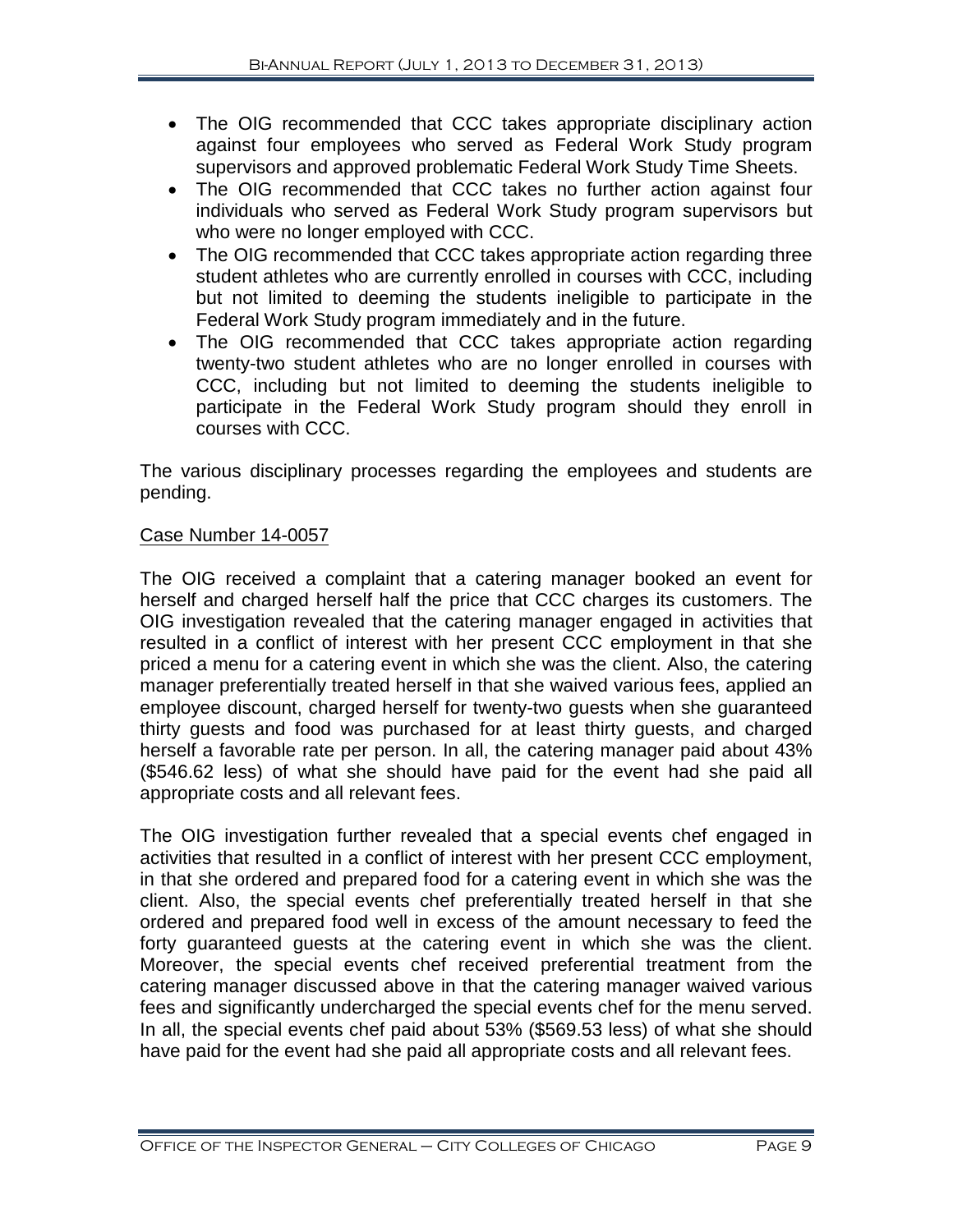The actions of the catering manager and the special events chef violated Section 5.2.10(1) of the City Colleges of Chicago Ethics Policy and violated the District-Wide Employee Manual, specifically Section IV, Paragraphs 12, 26, 37, 38, 39, 44, and 50.

Based on the investigation, the OIG recommended that both the catering manager and the special events chef be terminated, and both be designated ineligible to be re-hired and that their personnel records reflect this designation.

The OIG also recommended that CCC uses all legal but fiscally responsible remedies to recoup \$546.62 from the catering manager and to recoup \$569.53 from the special events chef.

For the sake of consistency and in order to limit favoritism, the OIG recommended that CCC establish written policies and procedures regarding but not limited to the following:

- a. Employee discounts, including eligibility for, the amount of, and the approval process.
- b. Waivers of any fee, particularly room and linen fees, including eligibility for, the amount of, and the approval process.
- c. The tax rate to be utilized.
- d. All food purchased for an event but unused and/or transferred to another facility.

Following the disciplinary process, the catering manager and the special events chef were terminated, and they were designated ineligible to be re-hired.

#### OIG Case Number 11-0067

The OIG received a complaint that a full-time faculty member, who also served as a program director, misspent program funds. The OIG investigation revealed that as the program director, the full-time faculty member was responsible for the gross mismanagement of the program. The mismanagement of this program, which operated from the Fall 2007 semester through the Summer 2010 semester, caused waste in the CCC funds expended as well as great waste in revenue that CCC was unable to collect. Specifically, the OIG investigation revealed that due to the failure of the program to properly enroll students in the program, CCC did not receive/collect in excess of \$439,000.00 in tuition revenue from students who clearly participated in the program but for whom CCC has no official record of their participation in the program. Likewise, CCC incurred expenses in exam and certificate fees and clothing costs totaling in excess of \$15,500.00 on behalf of these students. Additionally, the program was mismanaged to the extent that an additional \$6,700.00 in CCC funds were wasted in that the program purchased certificate vouchers, which paid for and allowed students to take a certification exam. However, due to nothing more than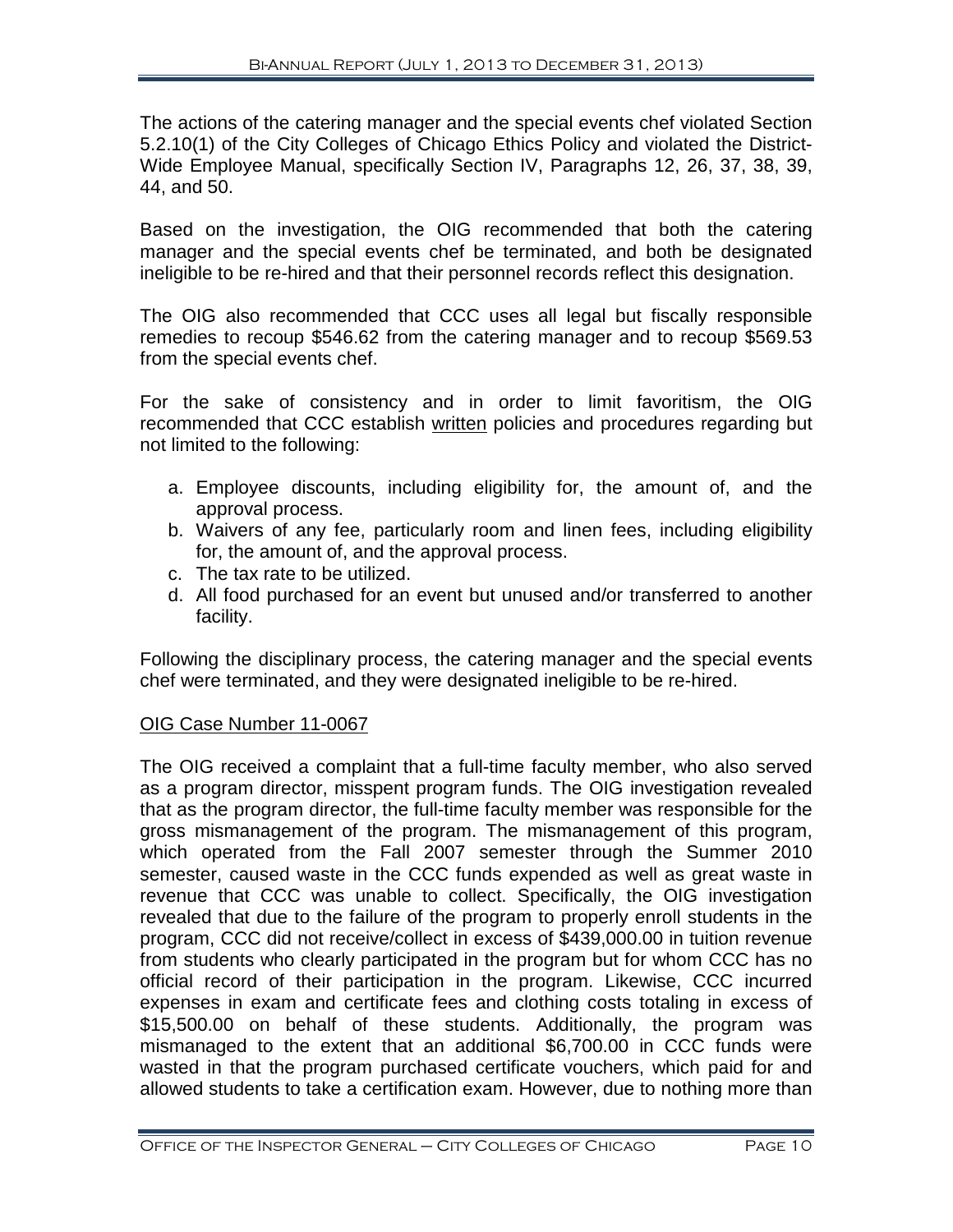mismanagement, the program allowed 134 of these vouchers to expire without being utilized. At a cost of \$50.00 per voucher, \$6,700.00 in CCC funds were wasted by the program. Moreover, sixty of these vouchers, at a total cost of \$3,000.00, were purchased months after the program ceased to exist. Curiously, twelve vouchers were utilized almost one year after the program ceased. During an interview with the OIG, the program director stated that he believed that these vouchers were utilized by a then employee of his personally-owned company.

Not only did the program director fail to properly manage the program, he also engaged in business activities resulting in conflicts of interest between his position as program director and his personally-owned company. The OIG investigation revealed that the program director caused the program to purchase used, out-of-date books from his company and charged CCC more than the price of new, later edition books. Additionally, he caused the program to pay his company to re-test students who took a certification exam in a summer program, despite the fact that CCC handsomely paid the program director to teach these students, who failed the exam after receiving instruction from the program director in the first place. These conflicts of interest engaged in by the program director violated Section 8(a) of the CCC Ethics Policy, then in effect.

The program also violated various CCC procurement policies in the manner in which it purchased clothing for students in the program. During two fiscal years, 2008 and 2010, the program expended more than \$10,000.00 with a single vendor without Board approval or engaging in a formal competitive bidding process. Likewise, the program made purchases in excess of \$3,000.00 in Fiscal Year 2010 from a vendor without engaging in an "informal" competitive bidding process. In both of these situations, the program failed to purchase from the vendors approved by the Board to supply clothing for students in the program. These activities violated Section(s) 1.02, 1.03 and/or 1.06 of the CCC Operations Manual in effect at the time.

Moreover, the assistant director of the program, with the acquiescence and knowledge of the program director, fraudulently created at least eleven invoices for purchases to be made from a vendor and submitted such invoices to CCC in order that checks could be generated to pay for purchases from the vendor. Clearly, this constituted the offense of forgery.

Based on the investigation, the OIG recommended that the program director be terminated. The OIG further recommended that the program director be designated ineligible to be re-hired and that his personnel records reflect this designation. The OIG also recommended that the former assistant program director, whose position was previously eliminated, be designated ineligible to be re-hired and that her personnel records reflect this designation. The OIG also recommended that the program director's personally-owned company be debarred from doing future business with CCC.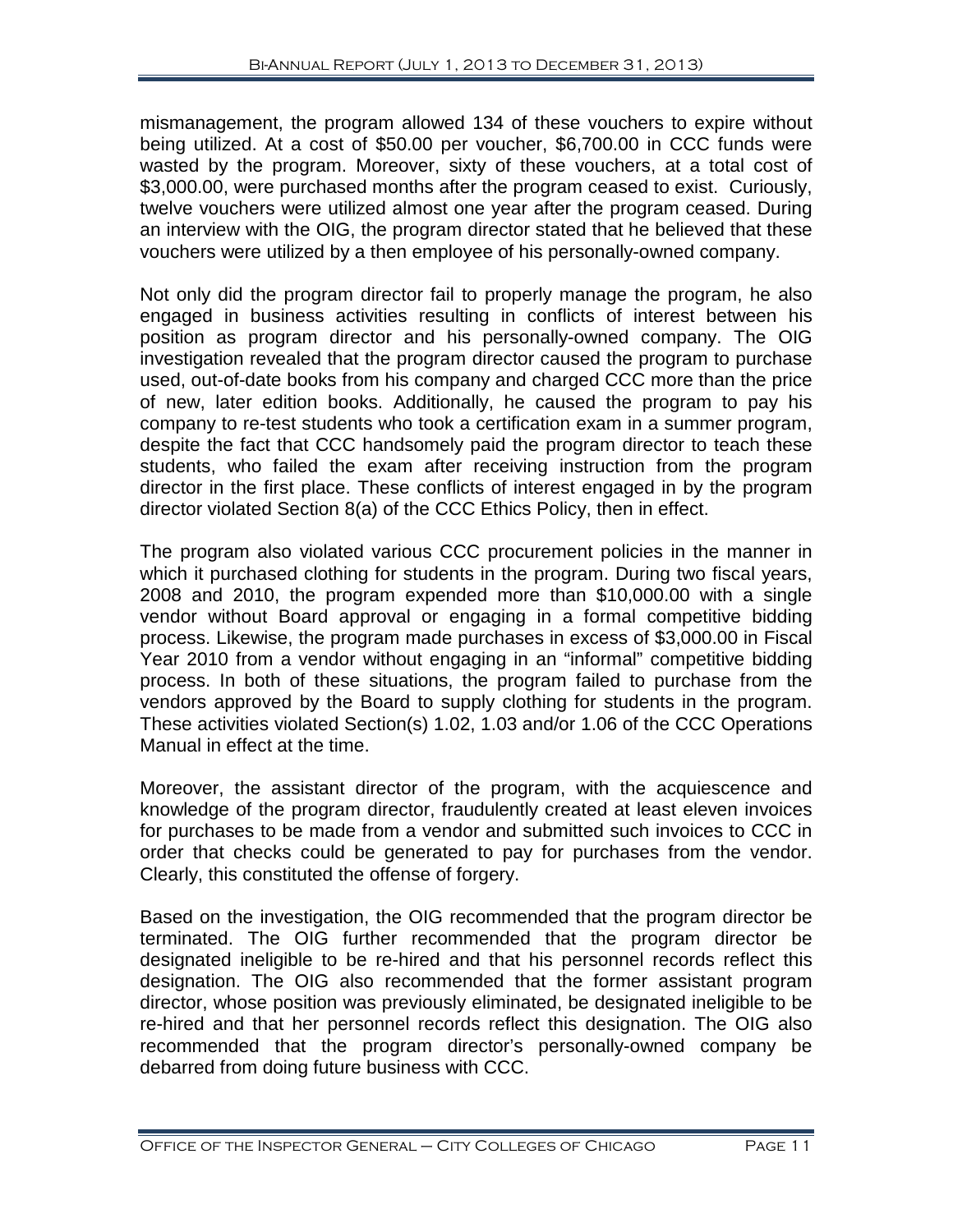Prior to a scheduled pre-disciplinary hearing, the program director resigned from his position with CCC, and he was designated ineligible to be re-hired. Disciplinary action regarding the former assistant program director and the vendor is pending.

#### OIG Case Number 11-0126

The OIG received a complaint that a media specialist assigned to a City College resided outside the City of Chicago. The OIG investigation revealed that the media specialist resided in Lincolnwood, Illinois, in violation of Section 4.6(a) of the Board Policies and Procedures for Management & Government and Section III of the CCC District-Wide Employee Manual. The OIG investigation further revealed that the media specialist falsified employment records in that he fraudulently affirmed on a CCC residency certification document that he resided in Chicago, Illinois when in fact he resided in Lincolnwood, Illinois, in violation of Section IV(11) of the CCC District-Wide Employee Manual.

Additionally, the OIG investigation revealed that on various occasions, the media specialist falsified his attendance records in that he represented on his Certificates of Attendance that he was present for work when in fact he was not present for work. Moreover, the media specialist received a full day's pay for each of these days when in fact he did not work a full day. By engaging in such action, the media specialist violated Section IV, Paragraphs 7, 11, 17, and 38 of the CCC District-Wide Employee Manual by falsely representing to a superior the quantity of work performed; falsifying his attendance records; misappropriating CCC funds; and by being inattentive to his duty as a media specialist. The media specialist also failed to correct erroneously submitted Certificates of Attendance no later than the first payroll period in which he worked following the submission of the erroneous certificate, in violation of Section 4.11(c) of the Board Policies and Procedures for Management and Government. Based just on the six occasions that OIG surveillances revealed that the media specialist falsified his attendance records, the OIG determined that the media specialist received in excess of \$847.00 in pay to which he was not entitled.

Effective one day before he was scheduled to be interviewed by the OIG, the media specialist retired from his CCC position. As such, the OIG recommended that the media specialist be designated ineligible to be re-hired and that his personnel records reflect this designation. The OIG further recommended that CCC uses all legal but fiscally responsible means to recoup at least \$847.59 from the media specialist for pay that he received to which he was not entitled.

Subsequently, the media specialist was designated ineligible to be re-hired. CCC also recouped \$847.59 from the employee.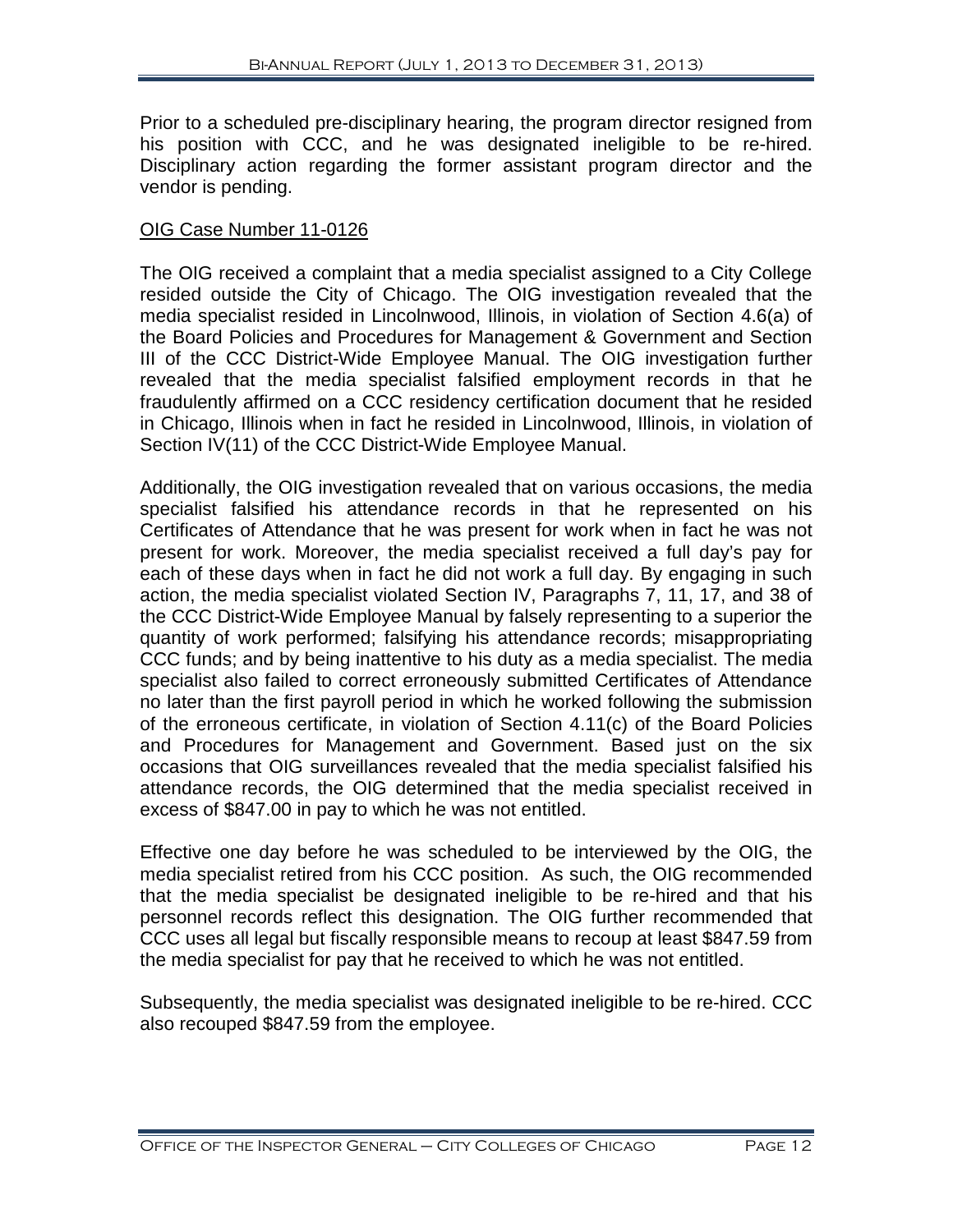#### OIG Case Number 13-0126

The OIG received a complaint that on one day, two adult educators assigned to a City College falsified their attendance records in that they represented that they worked five and four hours respectively performing registration duties at an offcampus location when in fact they worked less hours. The OIG investigation revealed that the two adult educators represented that they worked 9:00 a.m. to 2:00 p.m. and 9:00 a.m. to 1:00 p.m., respectively, at an elementary school for adult education registration, when in fact they each worked at least one hour less than they represented. The OIG investigation further revealed that the adult educators routinely started their classes after the scheduled start times of their classes, spent an inordinate amount of time outside of their classrooms doing non class-related activities, and routinely ended their classes before the scheduled end times of their classes. Such activity was observed and documented by a student of one of the adult educators, through OIG surveillance, and by OIG review of the College security video.

The actions of the adult educators violated Section IV, Paragraphs 2, 7, 11, 37, 38, and 50 of the CCC District-Wide Employee Manual, in that on various occasions, the adult educators left their work site without authorization; falsely reported to a superior the quantity of worked performed; falsified their attendance records; wasted CCC funds; were inattentive to their duties as adult educators; and engaged in conduct unbecoming public employees. Additionally, the adult educators failed to correct erroneously submitted Certificates of Attendance no later than the first payroll period in which each worked following the submission of the erroneous certificates, in violation of Section 4.11(c) of the Board Policies and Procedures for Management and Government.

Based on the investigation, the OIG recommended that CCC takes appropriate disciplinary action against the two adult educators.

Following the disciplinary process, each adult educator received a one day suspension.

#### Case Number 13-0230

The OIG received a complaint that a security officer assigned to a City College stole food and supplies from a training association that rented the College's facilities. The OIG investigation revealed that the security officer, while on duty at the College, obtained various food items and supplies which were owned by the training association and took these items into his possession for his own personal use without authorization. The security officer's actions violated Section IV, Paragraphs 15, 38, and 50 of the CCC District-Wide Employee Manual.

Additionally, during the course of his interview with the OIG, the security officer, after being advised of his administrative rights, made at least four false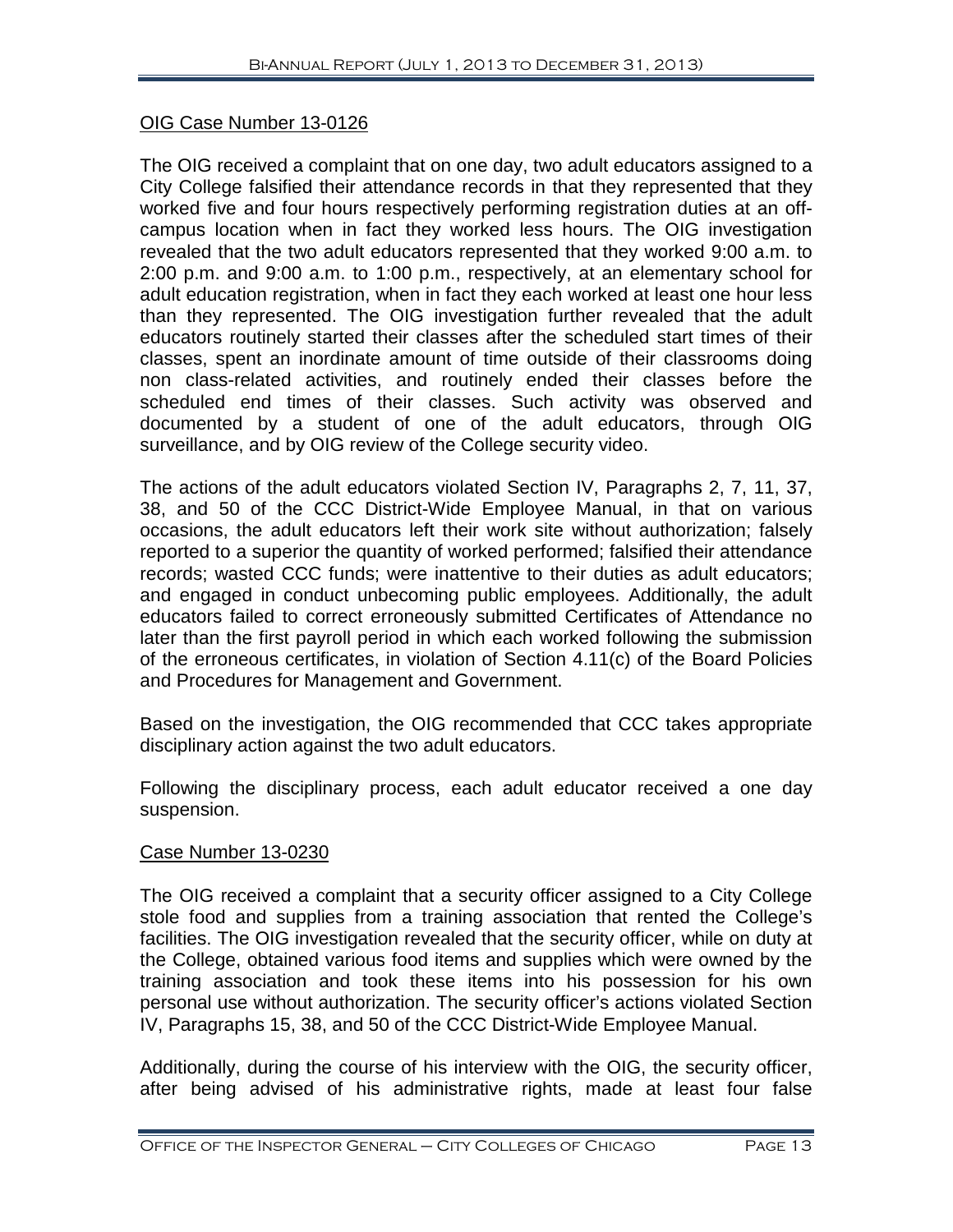statements regarding his actions on the day in question. The security officer's false statements violated Section IV(8) of the CCC District-Wide Employee Manual.

Based on the investigation, the OIG recommended that the security officer be terminated. The OIG further recommended that the security officer be designated ineligible to be re-hired and that his personnel records reflect this designation. Prior to the disciplinary process, the security officer retired from his position with CCC, and he was designated ineligible to be re-hired.

#### Case Number 13-0214

The OIG received a complaint that a college clerical assistant I assigned to a City College, who was also a student at the College, provided false information on Free Applications for Federal Student Aid ("FAFSAs"), the application used to determine a student's financial aid award. The OIG investigation revealed that the college clerical assistant provided false answers on her 2011/2012 FAFSA, her 2012/2013 FAFSA, and her 2013/2014 FAFSA, in that on those applications, she indicated that she was single despite the fact that she has been married since August 24, 2010. The false information provided by the college clerical assistant on her 2011/2012 FAFSA and 2012/2013 FAFSA did not affect the amount of financial aid to which she was entitled. However, the false information provided by the college clerical assistant on her 2013/2014 FAFSA would have caused her to receive a higher financial aid award than to which she was entitled. However, she was not eligible for financial aid for the 2013/2014 school year because she graduated in May 2013, and she was appropriately classified as a "course taker." The college clerical assistant's actions violated Sections IV(6) and (15) of the CCC District-Wide Employee Manual as well as the Standards of Conduct included in Part VII of the CCC Student Policy Manual.

Based on the investigation, the OIG recommended that CCC takes appropriate disciplinary action against the college clerical assistant.

The disciplinary process regarding this employee is currently pending.

#### Case Number 14-0049

The OIG received a complaint that a part-time security officer assigned to a City College was falsifying his attendance records. During the course of six surveillances, the OIG investigation revealed the following:

- On three days, the security officer falsely misrepresented his start and/or end times on his Certificates of Attendance and his College's Security Daily Time Sheets.
- On four occasions, the security officer failed to perform all of his required parking lot and satellite facility security checks and remained parked in the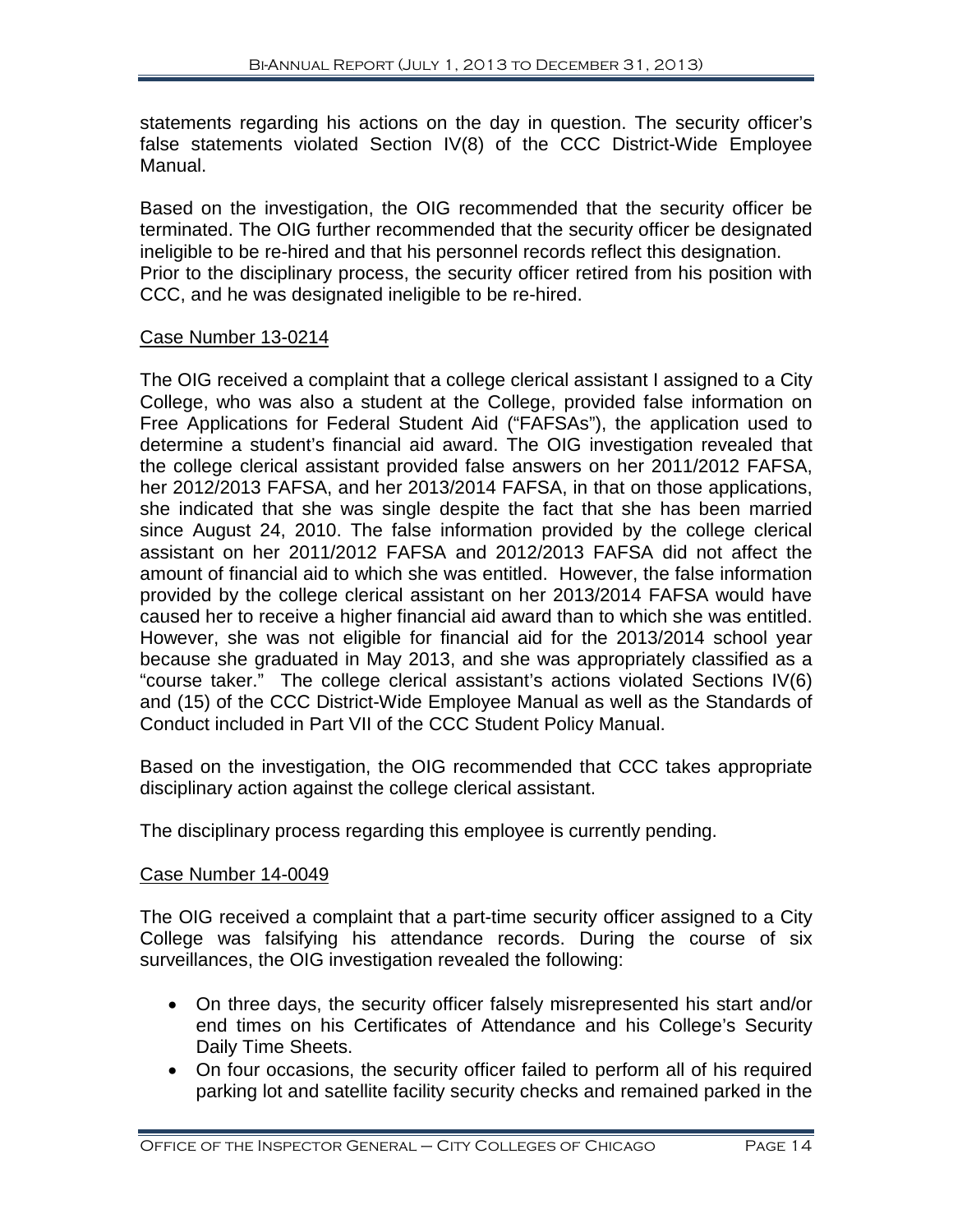College's parking lot for hours at a time. Regarding two of these occasions, the security officer represented on Parking Lot Security Check Sheets that he performed various parking lot and satellite facility checks when in fact he did not perform such security checks.

- On one occasion, the security officer falsely misrepresented on a Certificate of Attendance that he worked eight hours and was paid for eight hours, despite the fact that he only worked seven hours.
- On one occasion, the security officer and a janitor supervisor assigned to the College remained in the security officer's personal vehicle parked in the College's parking lot for at least three hours while on duty and performed no perceptible work-related duties.

The activities engaged in by the security officer violated Section 4.11 of the Board Policies and Procedures for Management and Government as well as Section IV, Paragraphs 7, 11, 38, 39, and 50 of the CCC District-Wide Employee Manual. The OIG recommended that the security officer be terminated, that he be designated ineligible to be re-hired, and that his personnel records reflect such designation.

The activities engaged in by the janitor supervisor violated Section IV, Paragraphs 2, 5, 7, 38, 39 and 50 of the CCC District-Wide Employee Manual. The OIG recommended that CCC takes appropriate disciplinary action against the janitor supervisor.

Prior to the initiation of the disciplinary process, the security officer resigned from his position, and he was subsequently designated ineligible to be re-hired.

The disciplinary process regarding the janitor supervisor is currently pending.

#### Case Number 13-0138

The OIG received a complaint that an administrator at a City College provided his log-on information to at least five Federal Work Study students so the students could complete tasks while he was away from the office. The OIG investigation revealed that the administrator on various occasions shared his PeopleSoft account password with full-time employees of the administrator's department. The OIG investigation further revealed that the administrator shared his PeopleSoft account access with Federal Work Study students assigned to the department. These actions violated Sections 6.3 and 6.6 of the CCC Responsible Computer Use Policy, Section 5 of the Policies and Guidelines Governing the Use of Computing and Technology Resources, and Section IV (45) of the CCC District-Wide Employee Manual.

Based on the investigation, the OIG recommended that CCC takes appropriate disciplinary action against the administrator. The OIG also recommended the following: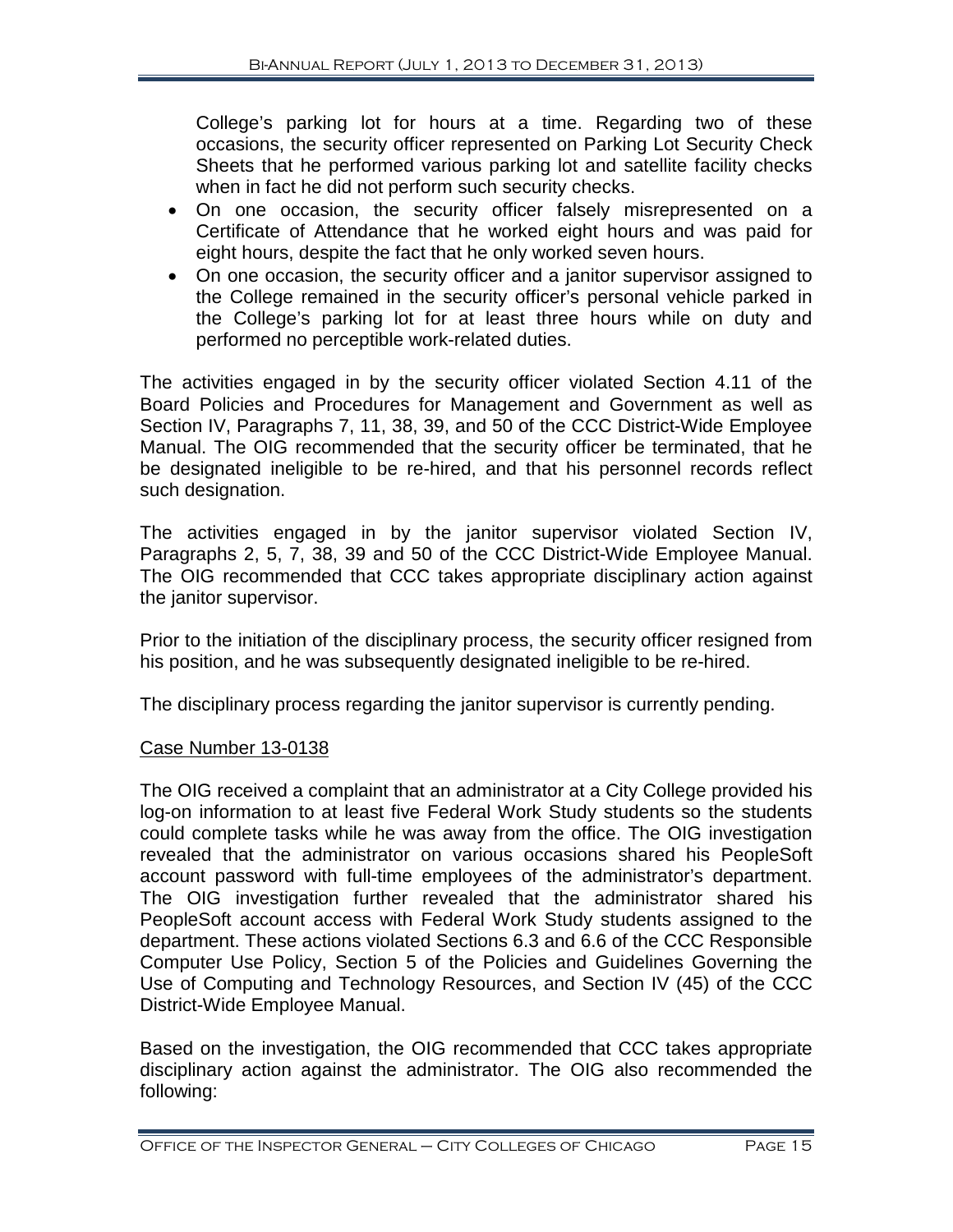- The department in question at the College, in conjunction with the Office of Information Technology, conducts a review of the department's positions to determine the appropriate levels of PeopleSoft access its various positions require. Following this review and pursuant to the CCC PeopleSoft Security Request Procedure, the department should then request any and all appropriate and necessary changes to employees' PeopleSoft access by way of *PeopleSoft Security Request Forms*.
- Should the department determine that Federal Work Study students require PeopleSoft access, the department should request, from the Office of Information Technology, PeopleSoft usernames and the PeopleSoft access levels that the Office of Information Technology established for Federal Work Study students.
- The Office of Information Technology, in conjunction with the associate vice chancellor of Student Financial Services, should routinely review the PeopleSoft access levels that are established for Federal Work Study students.

The disciplinary process regarding this employee is pending.

#### Case Number 14-0070

The OIG received a complaint that a part-time computer lab technician assigned to a City College comes to work drunk and drinks alcohol during his break. The OIG investigation revealed that on various occasions, including October 16, 2013, the part-time computer lab technician drank an alcoholic beverage while on duty in his car while parked in the College parking lot, in violation of Section IV(23) of the CCC District-Wide Employee Manual. The OIG investigation further revealed that on October 2, 2013 and October 10, 2013, the part-time computer lab technician failed to return to work on time after his thirty minute break, in violation of Section IV(5) of the CCC District-Wide Employee Manual; on various days in October 2013, the part-time computer lab technician falsely misrepresented the quantity of work performed, in violation of Section IV(7) of the CCC District-Wide Employee Manual; and the part-time computer lab technician falsified his attendance records, in that on a Certificate of Attendance submitted for October 2, 2013 that he signed on October 3, 2013, the part-time computer lab technician falsely represented that he worked a six hour day when in fact he did not, in violation of Section IV(11) of the CCC District-Wide Employee Manual.

Based on the investigation, the OIG recommended that CCC takes appropriate disciplinary action against the part-time computer lab technician.

The computer lab technician subsequently resigned, and he was designated ineligible to be re-hired.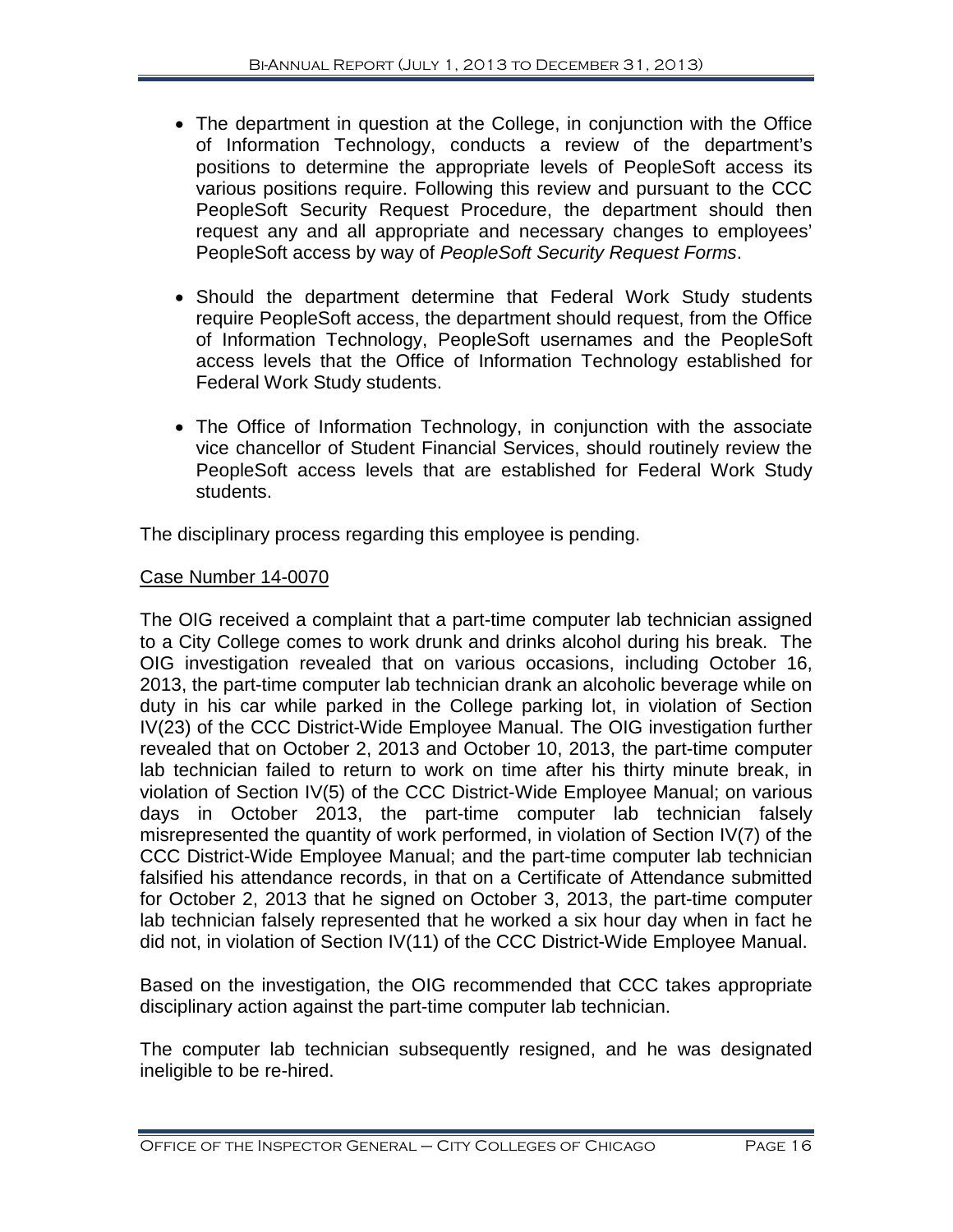#### Case Number 14-0083

The OIG received a complaint that that a college data controller and a part-time college clerical assistant I provided false information on various financial aid forms. The college data controller and the part-time college clerical assistant I were assigned to the same City College. The OIG investigation revealed that on Free Applications for Federal Student Aid ("FAFSAs") submitted for the 2010/2011, 2011/2012 and 2012/2013 school years, the college data controller and the part-time college clerical assistant individually indicated that they were single, despite the fact that they had been married to each other since September 2009. As a result, for the 2011/2012 school year, the part-time college clerical assistant was awarded more financial aid than he would have received had he accurately indicated that he was married. Also, as a result, for the 2011/2012 and 2012/2013 school years, the college data controller was awarded more financial aid than she would have received had she accurately indicated that she was married. Additionally, on a FAFSA submitted for the 2013/2014 school year, the college data controller indicated that she was married in September 2012 as opposed to September 2009.

The actions of the college data controller and the part-time college clerical assistant violated Section IV, Paragraphs 6 and 15 of the CCC District-Wide Employee Manual; the United States Code (20 U.S.C. § 1097(a)); and the Standards of Conduct included in Part VII of the CCC Student Policy Manual.

Based on the investigation, the OIG recommended that CCC takes appropriate disciplinary action against the college data controller and the part-time college clerical assistant.

During the disciplinary process, both the college data controller and the part-time college clerical assistant resigned from their positions with CCC, and both employees were designated ineligible to be re-hired.

#### Case Number 14-0095

Based on a request from the CCC General Counsel, the OIG initiated an investigation to determine whether or not a CCC check was cashed by the intended payee, a current CCC student. The OIG investigation revealed that the intended payee cashed CCC check number 212246 on September 9, 2013. However, the OIG investigation further revealed that the student cashed check number 212246 despite the fact that CCC issued a stop payment order regarding the check which the student initiated when she completed a *Stop Payment Check Request* form on August 27, 2013 claiming that she had not yet received the financial aid reimbursement check. A replacement check, dated September 9, 2013 and post-marked September 10, 2013, was subsequently received by the student but was not cashed by the student. The CCC replacement check, number 212805, was recovered by the OIG.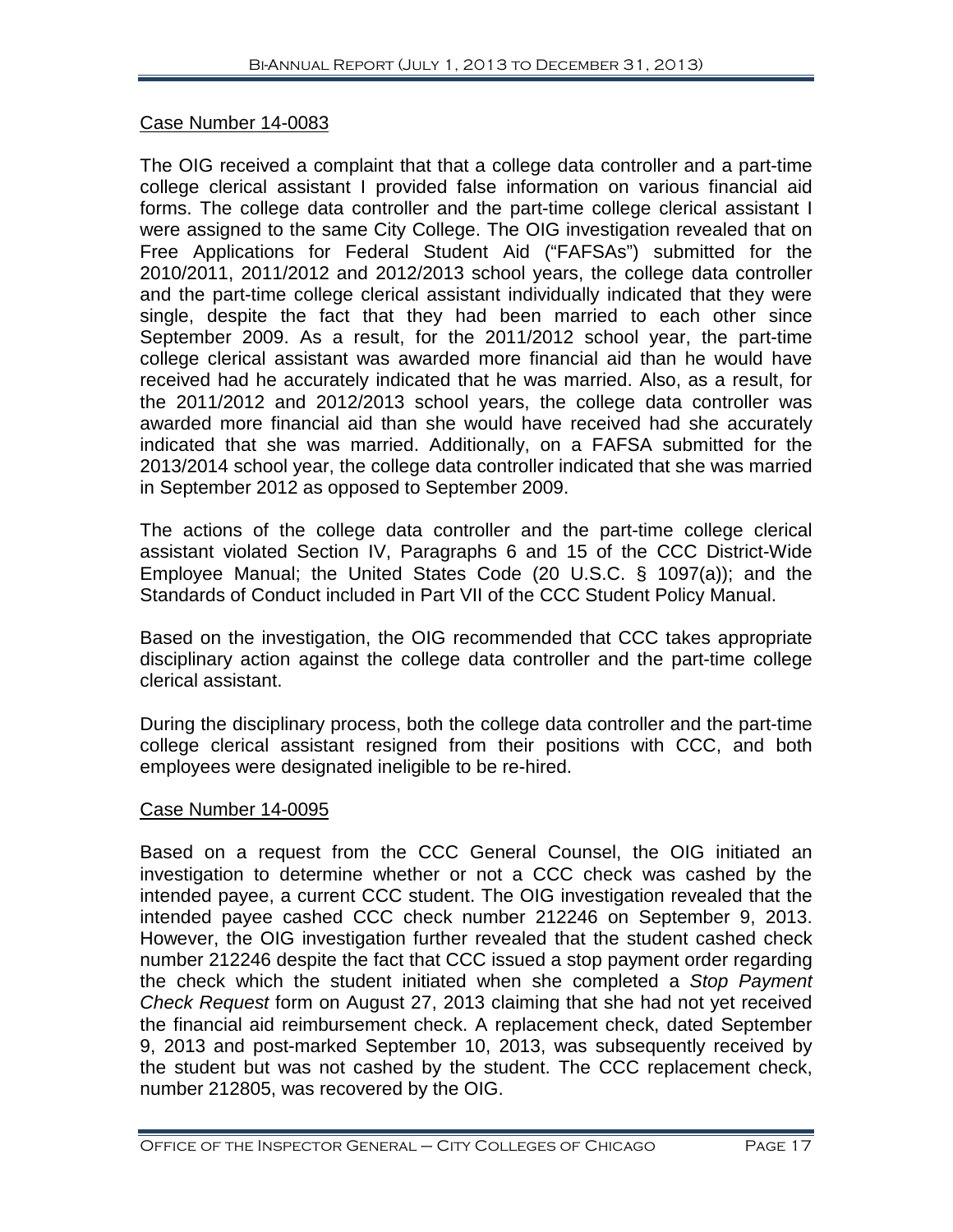Based on the investigation, the OIG recommended that CCC uses all legal but fiscally responsible remedies to recoup from the student any costs incurred by CCC as a result of the student cashing CCC check number 212246 after a stop payment order was initiated regarding the check.

#### Case Number 14-0126

The OIG initiated an investigation regarding whether a candidate for a college storekeeper position at a City College submitted altered (forged) documents to CCC. The OIG investigation revealed that during the criminal history verification stage of the CCC application process, the job applicant submitted altered (forged) court documents to CCC in order to make it appear as if his felony conviction for criminal sexual assault was sealed when in fact it was not. The job applicant submitted these false court documents in an attempt to justify his fraudulent misrepresentation on his job application that he was never convicted of a felony offense.

Based on the investigation, the OIG recommended that the job applicant be designated ineligible to be hired and that Department of Human Resources and Staff Development records reflect this designation to prevent the job applicant from being considered for employment in the future. Additionally, being that the job applicant's submission of altered court documents to CCC may constitute forgery, as defined by Section 17-3 of the Illinois Criminal Code (720 ILCS 5/17- 3), the OIG submitted the results of this investigation to the Cook County State's Attorney's Office for review for possible criminal prosecution.

#### Case Number 13-0176

As a result of the 2013 annual audit of compliance with the CCC Residency Policy, the OIG reviewed the Annual Certification of Residency form submitted by a director at a City College. This review revealed that the director submitted an Annual Certification of Residency form reflecting a City of Chicago address, but she checked the box on the form that provided the following: "I hereby affirm I AM required to be a resident of Chicago and DO NOT currently live within the boundaries of the City." Subsequently, the OIG initiated an investigation.

The OIG investigation revealed that the director resided in Matteson, Illinois, in violation of Section 4.6(a) of the Board Policies and Procedures for Management & Government and Section III of the CCC District-Wide Employee Manual. The OIG investigation further revealed that the director falsified employment records in that she provided a false residential address on her 2013 Annual Certification of Residency form, in violation of Section IV(11) of the CCC District-Wide Employee Manual.

After rescheduling an interview with the OIG, the director resigned from her position with CCC. As such, the OIG recommended that the director be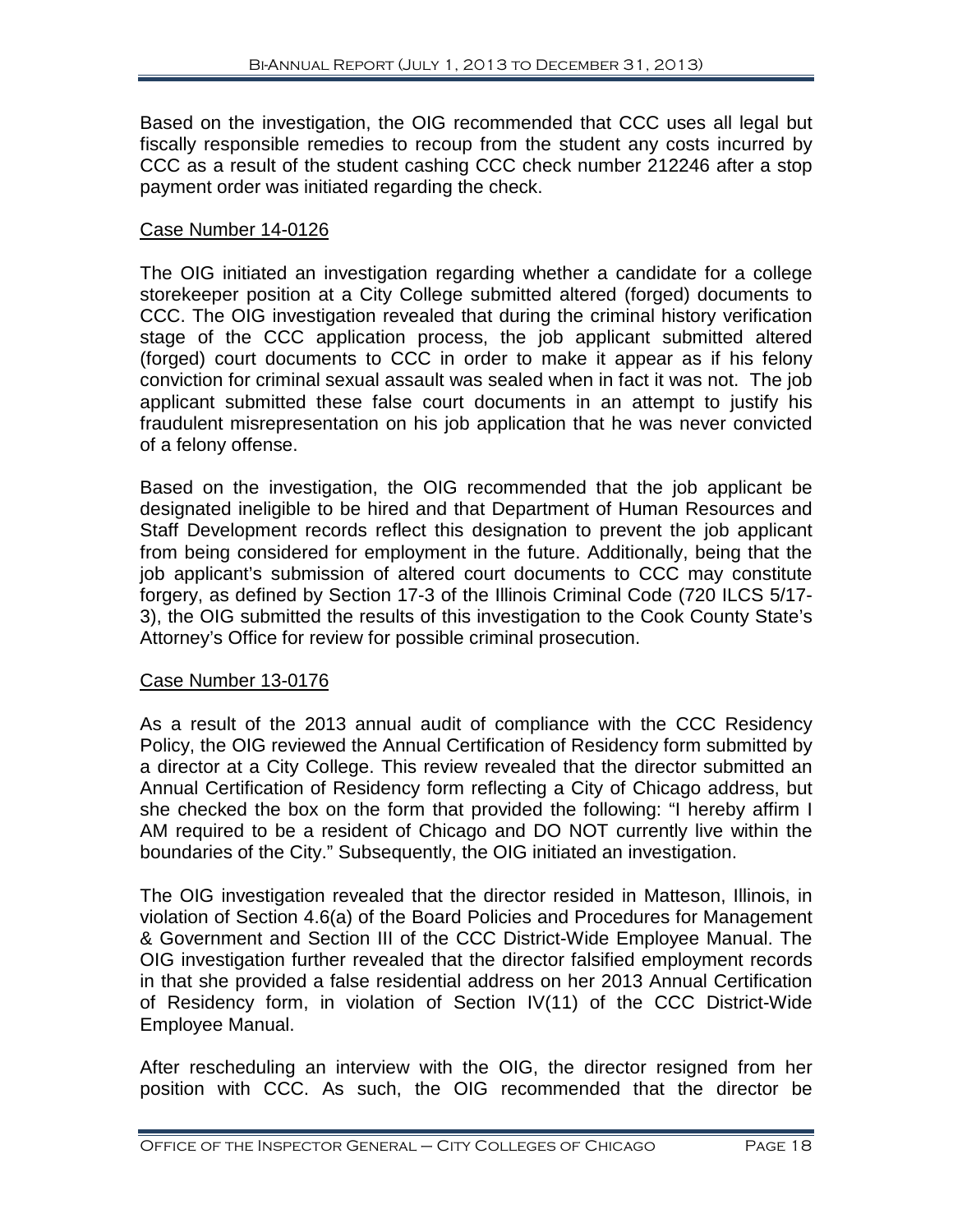designated ineligible to be re-hired and that her personnel records reflect this designation. Subsequently, the director was designated ineligible to be re-hired.

#### OIG Case Number 12-0023

The OIG received a complaint that a full-time faculty member, the same full-time faculty member discussed previously in this Bi-Annual Report under OIG Case Number 11-0067, resided outside the City of Chicago. The OIG investigation revealed that the full-time faculty member initially resided in Homewood, Illinois, and subsequently resided in Country Club Hills, Illinois, in violation of Section 4.6(a) of the Board Policies and Procedures for Management & Government and Section III of the CCC District-Wide Employee Manual. The OIG investigation further revealed that the full-time faculty member falsified employment records, in that on various CCC residency certification documents, he fraudulently affirmed that he resided in Chicago, Illinois, when in fact he did not, in violation of Section IV(11) of the CCC District-Wide Employee Manual.

Based on the investigation, the OIG recommended that the full-time faculty member be terminated, that he be designated ineligible to be re-hired, and that his personnel records reflect this designation.

Prior to a scheduled pre-disciplinary hearing, the program director resigned from his position with CCC.

#### Case Number 13-0196

The OIG received a complaint that a college advisor assigned to a City College resided outside the City of Chicago. The OIG investigation revealed that the college advisor resided in Norridge, Illinois, in violation of Section 4.6(a) of the Board Policies and Procedures for Management & Government and Section III of the CCC District-Wide Employee Manual. The OIG investigation further revealed that the college advisor falsified employment records, in that on CCC residency certification documents, she fraudulently affirmed that she resided in Chicago, Illinois, when in fact she resided in Norridge, Illinois, in violation of Section IV(11) of the CCC District-Wide Employee Manual.

Based on the investigation, the OIG recommended that the college advisor be terminated, that the college advisor be designated ineligible to be re-hired, and that her personnel records reflect this designation.

Subsequently, the college advisor resigned from her position with CCC, and she was designated ineligible to be re-hired.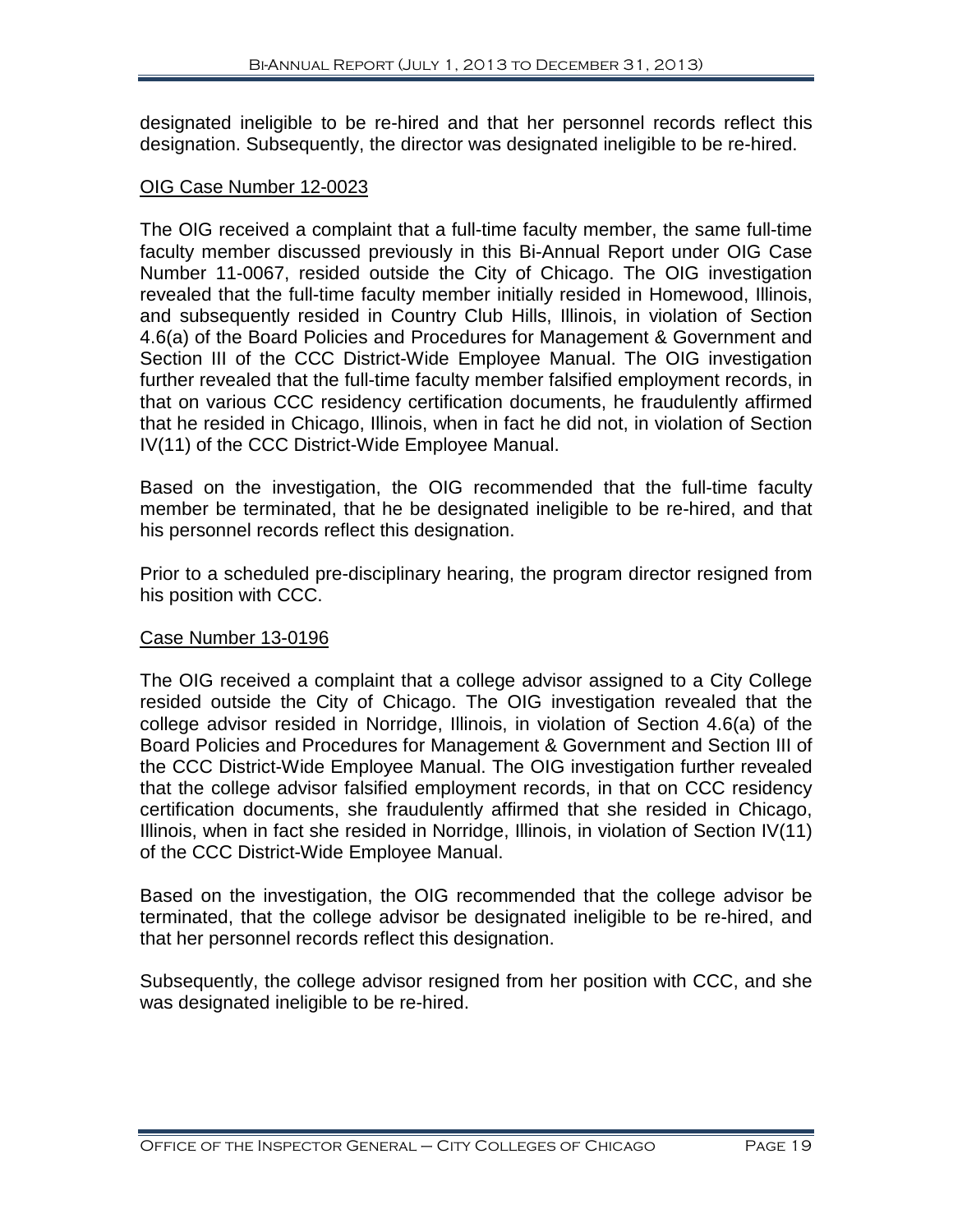#### Case Number 13-0175

The OIG received a complaint that a full-time faculty member assigned to a City College resided outside the City of Chicago. The OIG investigation revealed that the full-time faculty member resided in Burbank, Illinois, in violation of Section 4.6(a) of the Board Policies and Procedures for Management & Government and Section III of the CCC District-Wide Employee Manual.

Based on the investigation, the OIG recommended that the full-time faculty member be terminated, that the full-time faculty member be designated ineligible to be re-hired, and that her personnel records reflect this designation.

The full-time faculty member was terminated as a result of her contract not being renewed, and she was designated in-eligible to be re-hired.